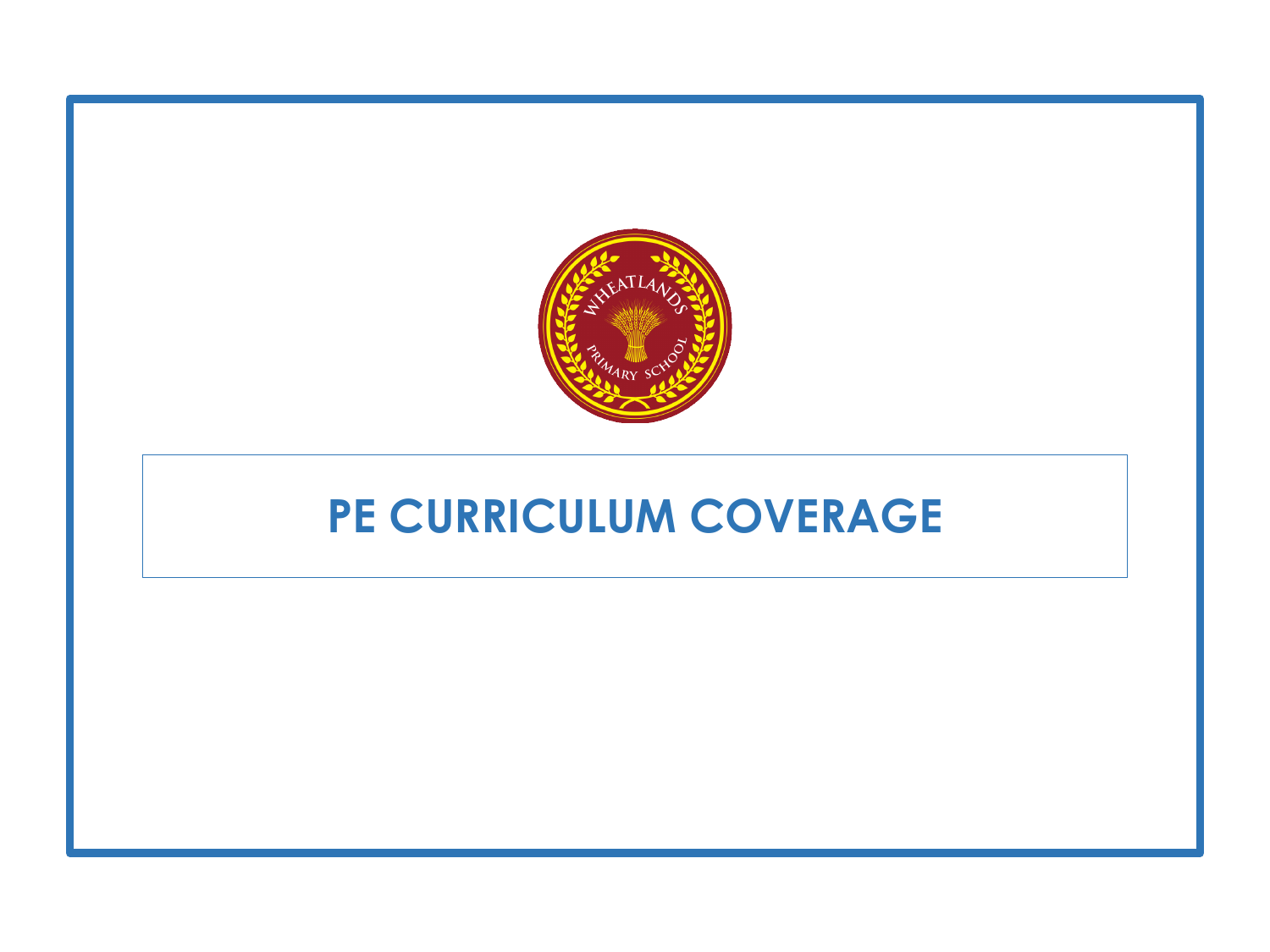#### **PHYSICAL EDUCATION INTENT**

We firmly believe that all children should experience high quality PE and School Sport. This belief and ethos allows our school to shape our children into healthy, social and active young people.

We aim to build the skills, knowledge and confidence of our children so that they can develop a lifelong passion for sport. Through the delivery of unique, broad activities and skills which are fully inclusive and personalised to the needs of our children, we aspire our children to value PE and sport and make it a part of their lives - both in school and out of school.

Through the Primary PE and Sport Premium funding we can achieve this by:

- Improving the quality of existing PE teaching through continuing professional learning in PE for our staff, so that all our pupils improve their health, skills and physical literacy, and have access to a broader range of sports.
- Increasing participation levels in competitive sport and healthy activity of pupils, and maintain these throughout their life.
- Understanding the benefits of high quality PE and Sport, including its use as a tool for whole school improvement.
- Developing a broad and balanced PE and Sport Curriculum.

PE at Wheatlands will develop not only physical literacy and physical skills, but it will allow our children to learn about themselves, the importance of a healthy, active lifestyle, self-expression and concepts such as fair play and respect. It will also contribute to the development of a range of important cognitive skills, such as decision making and analysis, and social skills such as teamwork and communication.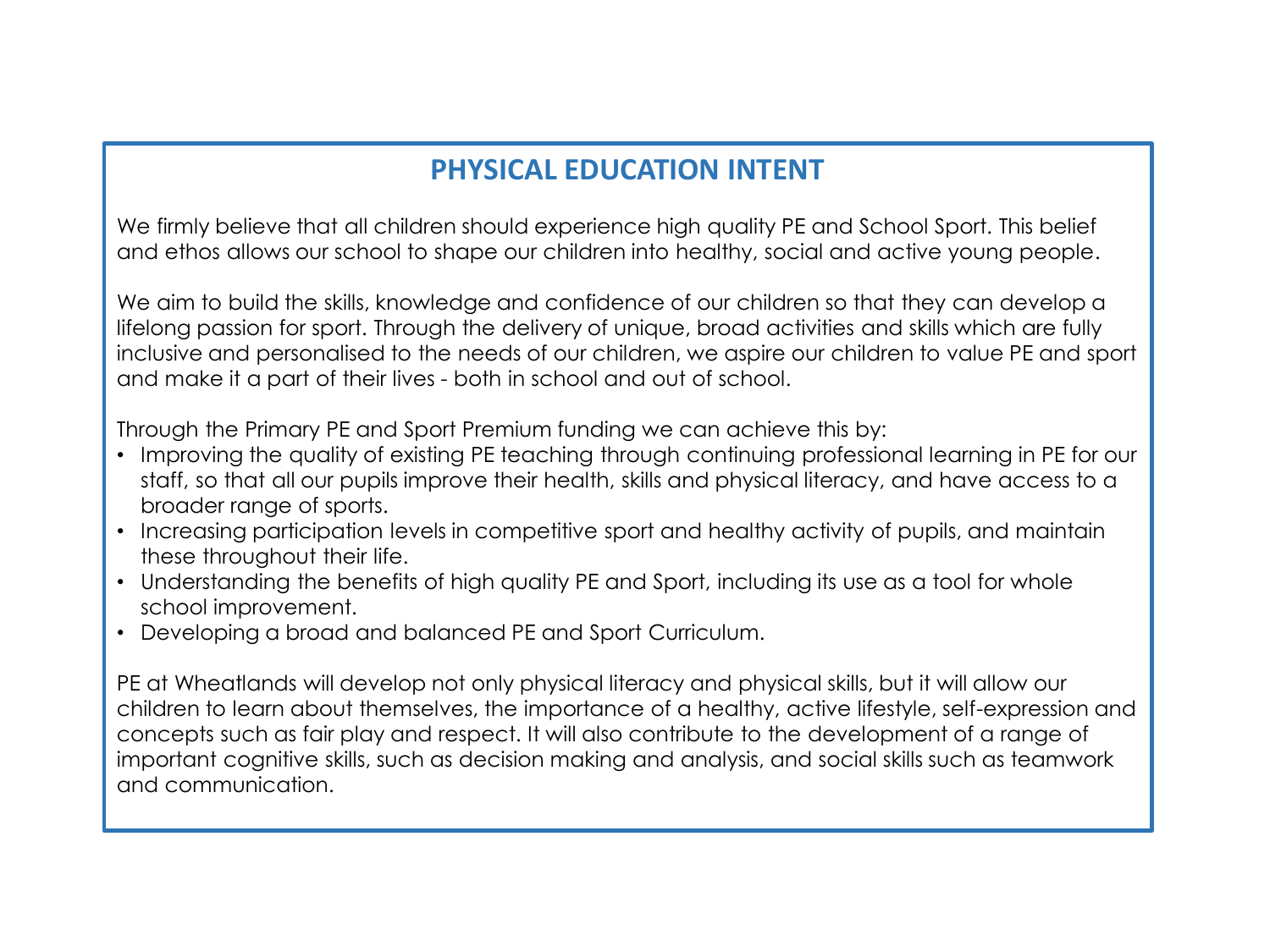|                                                                                                        | <b>Physical Education: EYFS</b>                                                                                                                                                                                                                                                                                                                                                                                                                                                                                                                                                                                                                                                                                                                                    |                                                                                                                                                                                                                                                                                                                                                                                                                                                                                                                                                                                                                                           |                                                                                                                                                                                                                                                                                                                                                                                                                                                                                                                                         |  |
|--------------------------------------------------------------------------------------------------------|--------------------------------------------------------------------------------------------------------------------------------------------------------------------------------------------------------------------------------------------------------------------------------------------------------------------------------------------------------------------------------------------------------------------------------------------------------------------------------------------------------------------------------------------------------------------------------------------------------------------------------------------------------------------------------------------------------------------------------------------------------------------|-------------------------------------------------------------------------------------------------------------------------------------------------------------------------------------------------------------------------------------------------------------------------------------------------------------------------------------------------------------------------------------------------------------------------------------------------------------------------------------------------------------------------------------------------------------------------------------------------------------------------------------------|-----------------------------------------------------------------------------------------------------------------------------------------------------------------------------------------------------------------------------------------------------------------------------------------------------------------------------------------------------------------------------------------------------------------------------------------------------------------------------------------------------------------------------------------|--|
|                                                                                                        | <b>Gymnastic Movements</b>                                                                                                                                                                                                                                                                                                                                                                                                                                                                                                                                                                                                                                                                                                                                         | <b>Fundamental</b><br><b>Movements and Team</b><br>Games                                                                                                                                                                                                                                                                                                                                                                                                                                                                                                                                                                                  | <b>Dance</b>                                                                                                                                                                                                                                                                                                                                                                                                                                                                                                                            |  |
|                                                                                                        | Developing balance, agility and co-<br>ordination, and begin to apply these in a<br>range of activities                                                                                                                                                                                                                                                                                                                                                                                                                                                                                                                                                                                                                                                            | Master basic movements including running,<br>jumping, throwing and catching, as well as<br>participate in team games, developing<br>simple tactics for attacking and defending                                                                                                                                                                                                                                                                                                                                                                                                                                                            | Perform dances using simple movement<br>patterns                                                                                                                                                                                                                                                                                                                                                                                                                                                                                        |  |
| Nursery<br>$\boldsymbol{\omega}$<br>$\bullet$<br>4<br>year olds<br>$\bullet$<br>$\bullet$<br>$\bullet$ | Curriculum guidance for 3 and 4 year olds<br>Skip, hop, stand on one leg and hold a pose<br>for a game like musical statues.<br>Start taking part in some group activities which<br>they make up for themselves, or in teams.<br>Increasingly able to use and remember<br>sequences and patterns of music that are<br>related to music and rhythm.<br>Match their developing physical skills to tasks<br>and activities in the setting. For example, they<br>decide whether to crawl, walk or run across a<br>plank, depending on its length and width.<br>Respond to what they have heard, expressing<br>their thoughts and feelings.<br>Can spin, roll and independently use ropes<br>and swings<br>Can tummy crawl, crawl on all fours, hang on<br>monkey bars. | Curriculum guidance for 3 and 4 year olds<br>Increasingly follow rules, understanding why<br>they are important.<br>Start taking part in some group activities<br>which they make up for themselves, or in<br>teams.<br>Skip, hop, stand on one leg and hold a pose<br>$\bullet$<br>for a game like musical statues.<br>Can catch a large ball. Can kick a large ball.<br>$\bullet$<br>Continue to develop their movement,<br>balancing, riding (scooters, trikes & bikes)<br>and ball skills.<br>Begins to use different vocabulary of<br>movement e.g. gallop, slither.<br>Can tummy crawl, crawl on all fours, hang on<br>monkey bars. | Curriculum guidance for 3 and 4 year olds<br>Use large-muscle movements to wave flags<br>and streamers, paint and make marks.<br>Start taking part in some group activities which<br>$\bullet$<br>they make up for themselves, or in teams.<br>Increasingly able to use and remember<br>sequences and patterns of music that are<br>related to music and rhythm.<br>Respond to what they have heard, expressing<br>$\bullet$<br>their thoughts and feelings.<br>Begins to use different vocabulary of<br>movement e.g. gallop, slither. |  |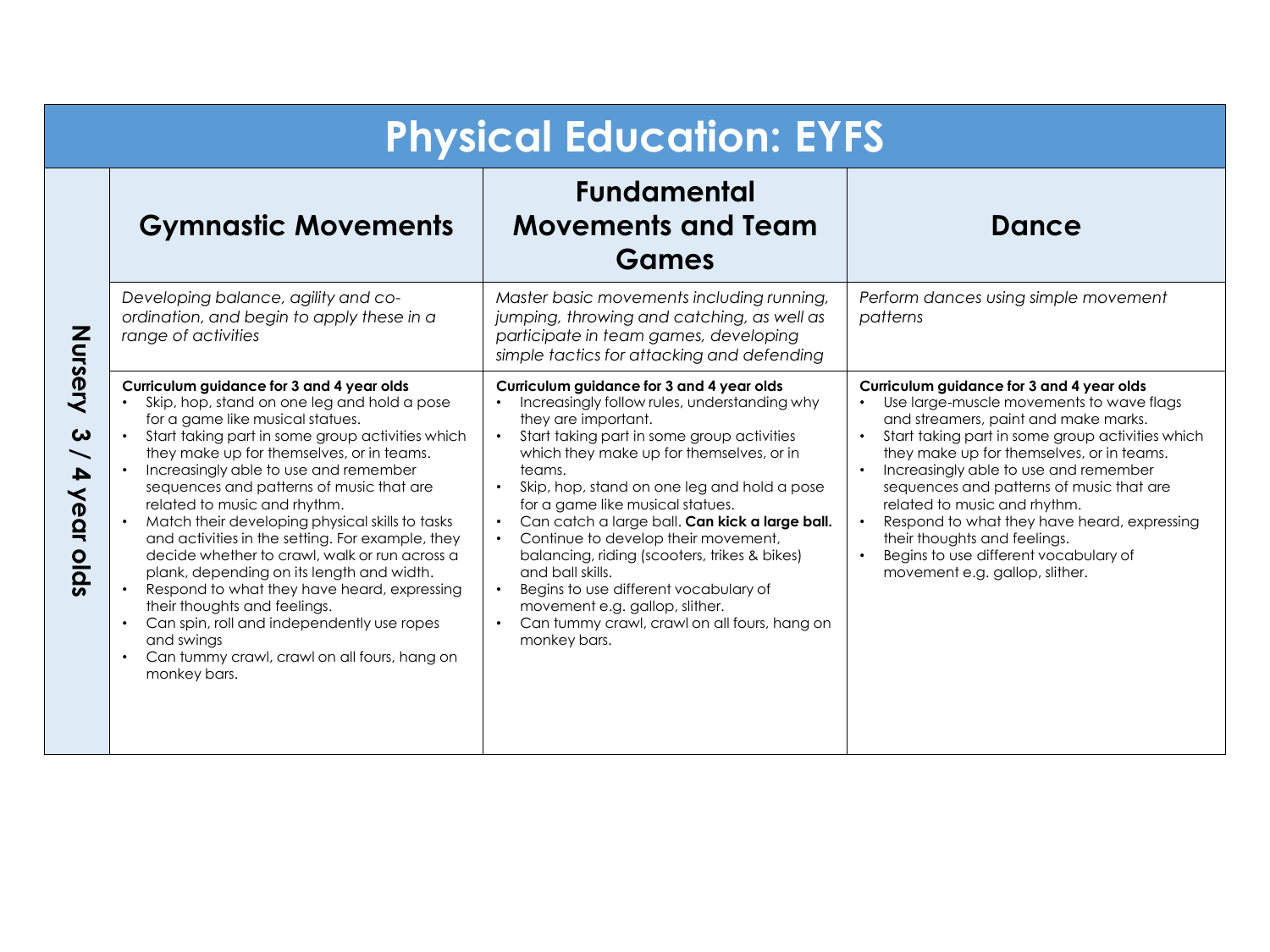| <b>Physical Education: EYFS</b>                                                                                                                                                                                                                                                                                                                                                                                                                                                                                                                                                                                                                                                                                                                                                                                                                                                                                                                                                                                                                                                                                                                                                                                                                                                                                                       |                                                                                                                                                                                                                                                                                                                                                                                                                                                                                                                                                                                                                                                                                                                                                                                                                                                                                                                                                                  |                                                                                                                                                                                                                                                                                                                                                                                                                                                                                                                                                                                                                                                                                                                                                                                                                                                                                                                                                                                                                                        |
|---------------------------------------------------------------------------------------------------------------------------------------------------------------------------------------------------------------------------------------------------------------------------------------------------------------------------------------------------------------------------------------------------------------------------------------------------------------------------------------------------------------------------------------------------------------------------------------------------------------------------------------------------------------------------------------------------------------------------------------------------------------------------------------------------------------------------------------------------------------------------------------------------------------------------------------------------------------------------------------------------------------------------------------------------------------------------------------------------------------------------------------------------------------------------------------------------------------------------------------------------------------------------------------------------------------------------------------|------------------------------------------------------------------------------------------------------------------------------------------------------------------------------------------------------------------------------------------------------------------------------------------------------------------------------------------------------------------------------------------------------------------------------------------------------------------------------------------------------------------------------------------------------------------------------------------------------------------------------------------------------------------------------------------------------------------------------------------------------------------------------------------------------------------------------------------------------------------------------------------------------------------------------------------------------------------|----------------------------------------------------------------------------------------------------------------------------------------------------------------------------------------------------------------------------------------------------------------------------------------------------------------------------------------------------------------------------------------------------------------------------------------------------------------------------------------------------------------------------------------------------------------------------------------------------------------------------------------------------------------------------------------------------------------------------------------------------------------------------------------------------------------------------------------------------------------------------------------------------------------------------------------------------------------------------------------------------------------------------------------|
| <b>Gymnastic Movements</b>                                                                                                                                                                                                                                                                                                                                                                                                                                                                                                                                                                                                                                                                                                                                                                                                                                                                                                                                                                                                                                                                                                                                                                                                                                                                                                            | <b>Fundamental</b><br><b>Movements and Team</b><br>Games                                                                                                                                                                                                                                                                                                                                                                                                                                                                                                                                                                                                                                                                                                                                                                                                                                                                                                         | <b>Dance</b>                                                                                                                                                                                                                                                                                                                                                                                                                                                                                                                                                                                                                                                                                                                                                                                                                                                                                                                                                                                                                           |
| Developing balance, agility and co-<br>ordination, and begin to apply these in a<br>range of activities                                                                                                                                                                                                                                                                                                                                                                                                                                                                                                                                                                                                                                                                                                                                                                                                                                                                                                                                                                                                                                                                                                                                                                                                                               | Master basic movements including running,<br>jumping, throwing and catching, as well as<br>participate in team games, developing<br>simple tactics for attacking and defending                                                                                                                                                                                                                                                                                                                                                                                                                                                                                                                                                                                                                                                                                                                                                                                   | Perform dances using simple movement<br>patterns                                                                                                                                                                                                                                                                                                                                                                                                                                                                                                                                                                                                                                                                                                                                                                                                                                                                                                                                                                                       |
| <b>Curriculum guidance for Reception &amp; ELG</b><br>Know and talk about the different factors that<br>support overall health and wellbeing<br><b>Reception</b><br>Revise and refine the fundamental movement<br>skills they have already acquired: rolling,<br>running, crawling, hopping, walking, skipping,<br>jumping, climbing.<br>Progress towards a more fluent style of moving,<br>with developing control and grace.<br>Develop overall body-strength, balance,<br>coordination and agility needed to engage<br>ond<br>successfully with future physical education<br>sessions and other physical disciplines,<br>including dance, gymnastics, sport and<br>51G<br>swimming.<br>Combine different movements with ease and<br>fluency.<br>Confidently and safely use a range of large<br>and small apparatus indoors and outdoors,<br>alone and in a group.<br>Develop overall body strength, balance,<br>$\bullet$<br>coordination and agility.<br>Work and play cooperatively and take turns<br>$\bullet$<br>with others.<br>Negotiate space and obstacles safely, with<br>$\bullet$<br>consideration for themselves and others.<br>Demonstrate strength, balance and<br>$\bullet$<br>coordination when playing.<br>Move energetically, such as running, jumping,<br>$\bullet$<br>dancing, hopping, skipping and climbing. | <b>Curriculum guidance for Reception &amp; ELG</b><br>Develop overall body-strength, balance,<br>coordination and agility needed to engage<br>successfully with future physical education<br>sessions and other physical disciplines,<br>including dance, gymnastics, sport and<br>swimmina.<br>$\bullet$<br>Revise and refine the fundamental<br>movement skills they have already acquired:<br>rolling, running, crawling, hopping, walking,<br>skipping, jumping, climbing.<br>Further develop and refine a range of ball<br>skills including: throwing, catching, kicking,<br>passing, batting and aiming.<br>Work and play cooperatively and take turns<br>with others.<br>Negotiate space and obstacles safely, with<br>$\bullet$<br>consideration for themselves and others.<br>Demonstrate strength, balance and<br>coordination when playing.<br>Move energetically, such as running, jumping,<br>$\bullet$<br>dancing, hopping, skipping and climbing. | <b>Curriculum guidance for Reception &amp; ELG</b><br>Progress towards a more fluent style of moving,<br>with developing control and grace.<br>Develop overall body-strength, balance,<br>coordination and agility needed to engage<br>successfully with future physical education<br>sessions and other physical disciplines, including<br>dance, gymnastics, sport and swimming.<br>Combine different movements with ease and<br>fluency.<br>• Create collaboratively, sharing ideas, resources<br>and skills.<br>• Listen attentively, move to and talk about<br>music, expressing their feelings and responses.<br>• Watch and talk about dance and performance<br>art, expressing their feelings and responses.<br>Explore and engage in music making and<br>$\bullet$<br>dance, performing solo or in groups.<br>Move energetically, such as running, jumping,<br>dancing, hopping, skipping and climbing.<br>Perform songs, rhymes, poems and stories with<br>others, and (when appropriate) try to move in<br>time with music. |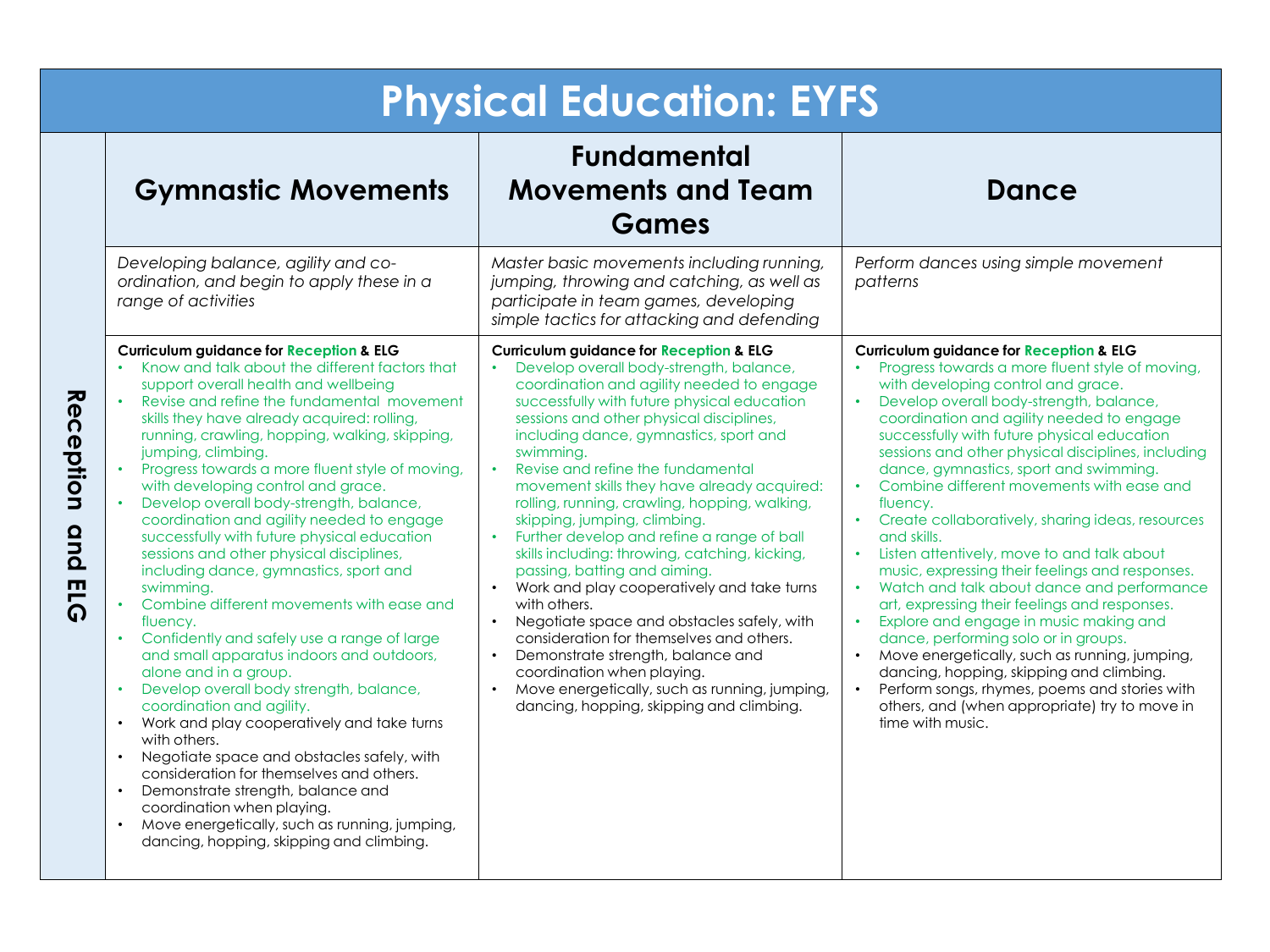|      | <b>Physical Education: Key Stage 1</b>                                                                                                                                                                                                                                                                                                                                                                                                                                                                                                                                                                             |                                                                                                                                                                                                                                                                                                                                                                                                                                                                                                                                                                                                                                                                                                                                                                                                                                                                                                                                                                                                                                                  |                                                                                                                                                                                                                                                                                                                             |  |
|------|--------------------------------------------------------------------------------------------------------------------------------------------------------------------------------------------------------------------------------------------------------------------------------------------------------------------------------------------------------------------------------------------------------------------------------------------------------------------------------------------------------------------------------------------------------------------------------------------------------------------|--------------------------------------------------------------------------------------------------------------------------------------------------------------------------------------------------------------------------------------------------------------------------------------------------------------------------------------------------------------------------------------------------------------------------------------------------------------------------------------------------------------------------------------------------------------------------------------------------------------------------------------------------------------------------------------------------------------------------------------------------------------------------------------------------------------------------------------------------------------------------------------------------------------------------------------------------------------------------------------------------------------------------------------------------|-----------------------------------------------------------------------------------------------------------------------------------------------------------------------------------------------------------------------------------------------------------------------------------------------------------------------------|--|
|      | <b>Gymnastic Movements</b>                                                                                                                                                                                                                                                                                                                                                                                                                                                                                                                                                                                         | <b>Basic Movements and</b><br><b>Team Games</b>                                                                                                                                                                                                                                                                                                                                                                                                                                                                                                                                                                                                                                                                                                                                                                                                                                                                                                                                                                                                  | <b>Dance</b>                                                                                                                                                                                                                                                                                                                |  |
|      | Developing balance, agility and co-<br>ordination, and begin to apply these in a<br>range of activities                                                                                                                                                                                                                                                                                                                                                                                                                                                                                                            | Master basic movements including running,<br>jumping, throwing and catching, as well as<br>participate in team games, developing<br>simple tactics for attacking and defending                                                                                                                                                                                                                                                                                                                                                                                                                                                                                                                                                                                                                                                                                                                                                                                                                                                                   | Perform dances using simple movement<br>patterns                                                                                                                                                                                                                                                                            |  |
| Year | Make body curled, tense, stretched and<br>relaxed<br>Control body when travelling and<br>$\bullet$<br>balancing<br>Roll, curl, travel and balance in different<br>$\bullet$<br>ways<br>Travel on the ground and on, over and<br>$\bullet$<br>under equipment<br>Balance on both legs individually for 5<br>seconds<br>Copy sequences and repeat them<br>$\bullet$<br>Move to standing position after a tuck roll<br>Jump from a small height, bending knees<br>to land<br>Hop on one leg for 5 seconds without<br>$\bullet$<br>overbalancing<br>Hop on the spot on 1 leg for 10 seconds,<br>using arms for balance | Throw underarm<br>Throw and kick in different ways<br>$\bullet$<br>Walk and run in a straight line with feet<br>and knees facing forward<br>Walk in a straight line with control, using<br>$\bullet$<br>arms and legs alternatively<br>Follow a given pathway (travelling<br>$\bullet$<br>forwards, backwards and sideways<br>Run in a straight line, lifting knees high<br>and use arms to run faster<br>Run at a slow pace (jogging) on toes<br>Run at a fast pace (sprinting) on toes<br>(balls of feet)<br>Jump from 2 feet and land on 2 feet<br>Jump from 2 feet and land on 1 foot<br>$\bullet$<br>(and vice versa)<br>Walk and move a football with feet<br>Kick a large ball with the side of the foot<br>over a short distance and through a<br>gate<br>Roll and trap a ball using hands and feet<br>$\bullet$<br>Retrieve a ball and return it to a given<br>position avoiding others<br>Stop a ball with body or feet when in<br>goal (soft ball).<br>Follow the rules when playing small-sided<br>competitive games involving balls | Perform own dance moves<br>Copy or make up a short dance<br>Move safely in a space<br>Clap a simple rhythm accurately to help<br>dance moves<br>Show emotion through movement<br>Copy and repeat simple actions<br>Copy a short routine accurately<br>Count a beat of 4 and move to it<br>Show co-ordination in dance moves |  |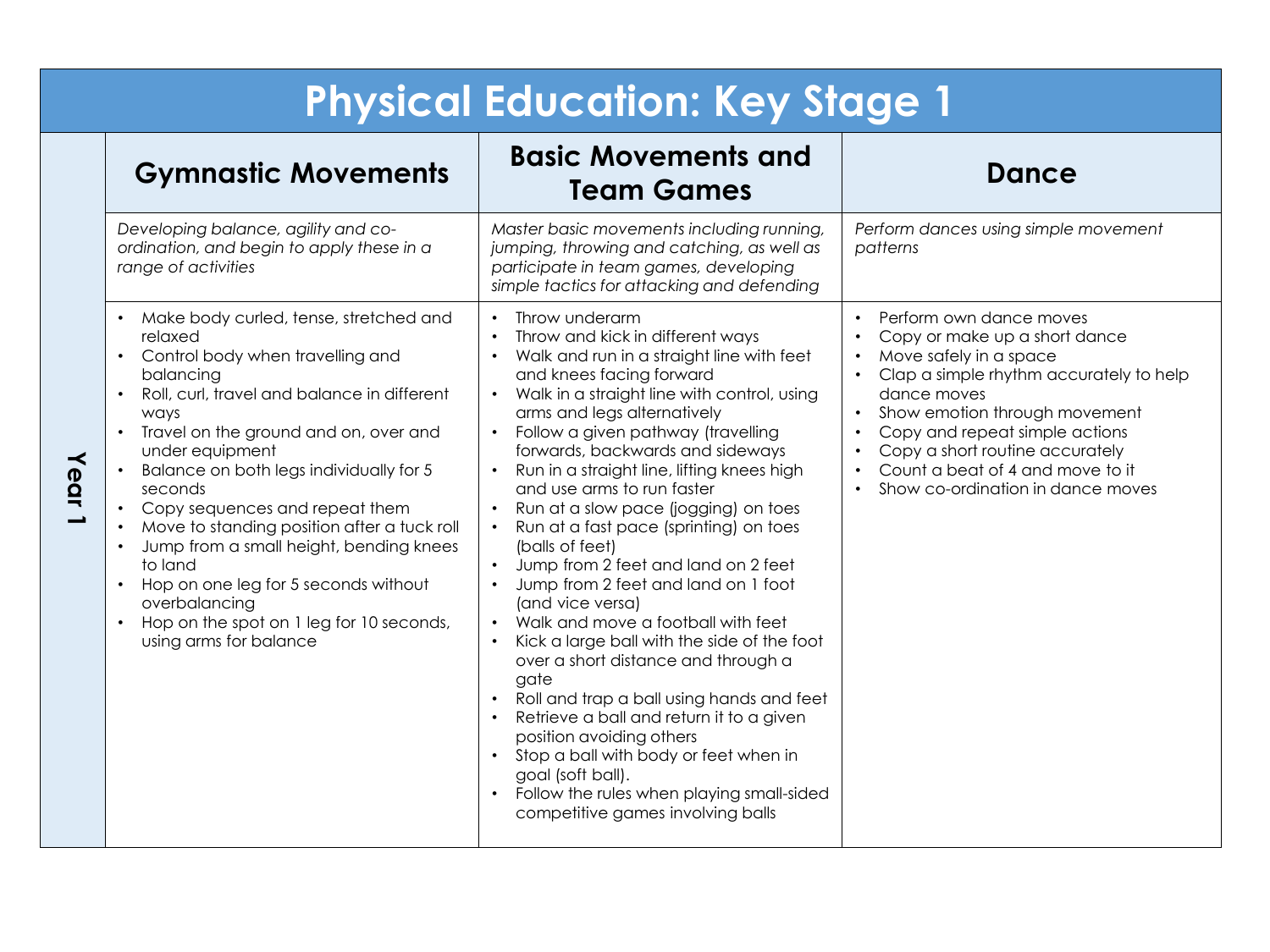| <b>Gymnastic Movements</b>                                                                                                                                                                                                                                                                                                                                                                                                                                                                                                                                                                                                                              | <b>Basic Movements and</b><br><b>Team Games</b>                                                                                                                                                                                                                                                                                                                                                                                                                                                                                                                                                                                                                                                                                                                                                                                                                                                                                                                                                                                                                                                                        | Dance                                                                                                                                                                                                                                                                                                                                                                                                                                                                                                                                                                                                                                    |
|---------------------------------------------------------------------------------------------------------------------------------------------------------------------------------------------------------------------------------------------------------------------------------------------------------------------------------------------------------------------------------------------------------------------------------------------------------------------------------------------------------------------------------------------------------------------------------------------------------------------------------------------------------|------------------------------------------------------------------------------------------------------------------------------------------------------------------------------------------------------------------------------------------------------------------------------------------------------------------------------------------------------------------------------------------------------------------------------------------------------------------------------------------------------------------------------------------------------------------------------------------------------------------------------------------------------------------------------------------------------------------------------------------------------------------------------------------------------------------------------------------------------------------------------------------------------------------------------------------------------------------------------------------------------------------------------------------------------------------------------------------------------------------------|------------------------------------------------------------------------------------------------------------------------------------------------------------------------------------------------------------------------------------------------------------------------------------------------------------------------------------------------------------------------------------------------------------------------------------------------------------------------------------------------------------------------------------------------------------------------------------------------------------------------------------------|
| Developing balance, agility and co-<br>ordination, and begin to apply these in a<br>range of activities                                                                                                                                                                                                                                                                                                                                                                                                                                                                                                                                                 | Master basic movements including running,<br>jumping, throwing and catching, as well as<br>participate in team games, developing<br>simple tactics for attacking and defending                                                                                                                                                                                                                                                                                                                                                                                                                                                                                                                                                                                                                                                                                                                                                                                                                                                                                                                                         | Perform dances using simple movement<br>patterns                                                                                                                                                                                                                                                                                                                                                                                                                                                                                                                                                                                         |
| Identify points (heads, hands, elbows,<br>$\bullet$<br>knees and feet) and patches (bottom,<br>thigh, back)<br>Squat and tuck head between knees to<br>perform a forward roll<br>Twist and turn when moving while<br>maintaining balance<br>Create different shapes with body<br>(arches and bridges)<br>Perform different jumps (star, pencil and<br>tuck)<br>Balance on different apparatus (e.g.<br>$\bullet$<br>overturned bench)<br>Perform a simple gymnastic routine of at<br>$\bullet$<br>least 3 movements independently<br>Improve sequence based on feedback<br>Hold form with arms raised in a finishing<br>position without being prompted | Use hitting, kicking and/or rolling in a<br>$\bullet$<br>game<br>Decide the best space to be in during a<br>$\bullet$<br>game<br>Follow rules<br>$\bullet$<br>Help team to stop somebody scoring<br>points<br>When attacking move the ball forwards<br>$\bullet$<br>to score a point.<br>Change pace on a command (walk,<br>$\bullet$<br>jog, sprint)<br>Use the outside of the foot to 'dig in'<br>$\bullet$<br>and change direction. Run forwards and<br>backwards and swap between the two<br>Hop from one end of the hall to the<br>$\bullet$<br>other, without putting other foot down<br>Jump backwards and forwards over a<br>line for 20 seconds, lifting knees high<br>Combine a run up with a jump to<br>increase the jump<br>Bend knees to push straight up to touch<br>$\bullet$<br>a mark on the wall<br>Run quickly backwards, bending<br>forwards, looking over both shoulders<br>Sidestep quickly with bent knees,<br>keeping hips and feet facing forward<br>Jump backwards, sidewards and<br>$\bullet$<br>forwards with excellent balance<br>Roll a ball around my body whilst<br>walking or jogging | Change rhythm, speed, level and<br>$\bullet$<br>direction in dance<br>Create and invent own movements<br>$\bullet$<br>Move body to a given beat<br>Copy and repeat more complex actions<br>(travel, change direction, gestures)<br>Create a short routine with support from a<br>peer or an adult<br>• Move appropriately to the style of a piece<br>of music<br>Use dance to show a mood or feeling<br>Show enthusiasm in movements<br>$\bullet$<br>Say positive comments about a<br>$\bullet$<br>performance<br>Perform a simple routine of at least 3<br>$\bullet$<br>movements independently<br>Confidently travel in different ways |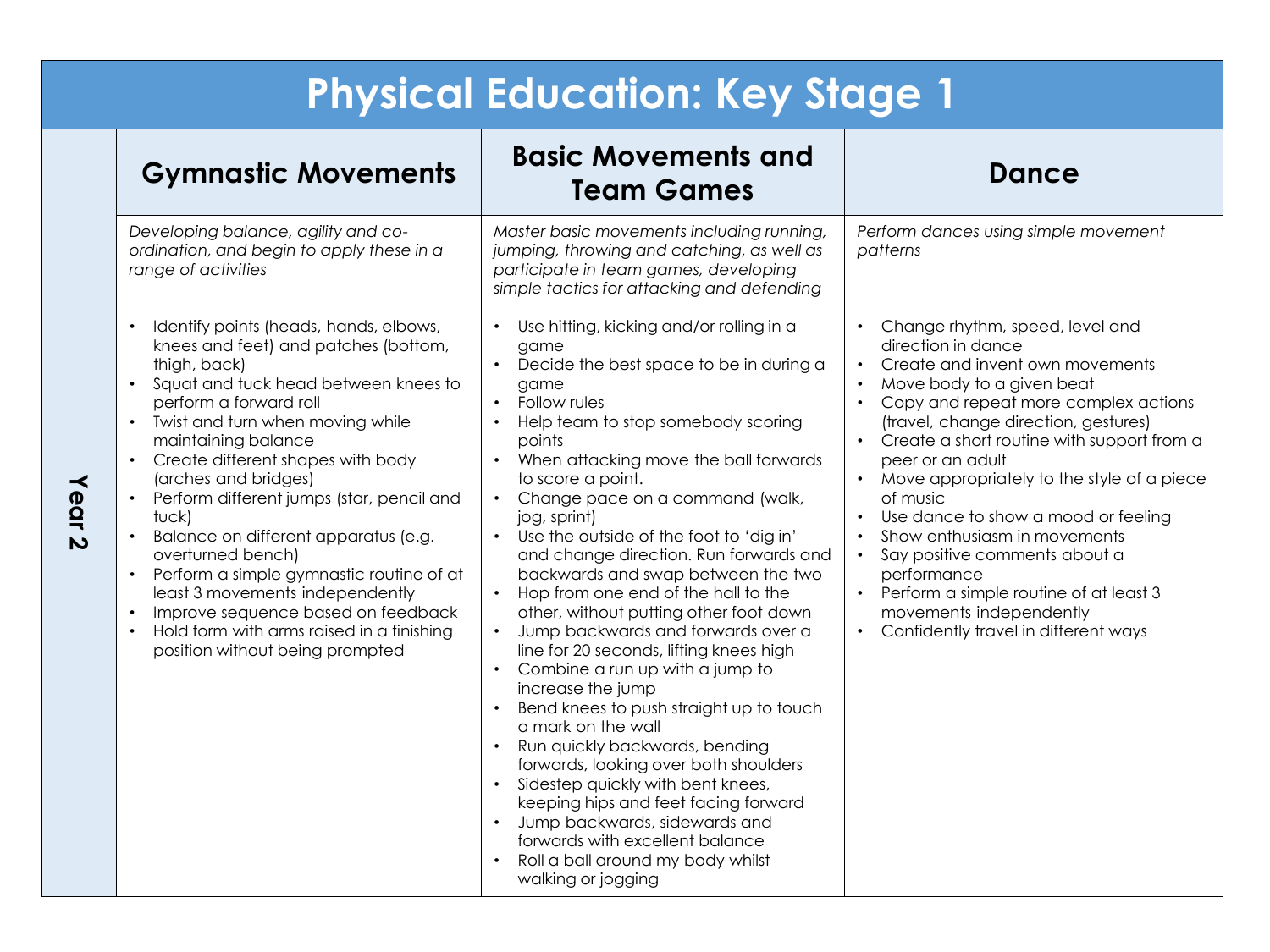| <b>Physical Education: Key Stage 1</b> |                            |                                                                                                                                                                                                                                                                                                                                                                                                                                                                                                                                                                                                                                                                                                                                                            |       |
|----------------------------------------|----------------------------|------------------------------------------------------------------------------------------------------------------------------------------------------------------------------------------------------------------------------------------------------------------------------------------------------------------------------------------------------------------------------------------------------------------------------------------------------------------------------------------------------------------------------------------------------------------------------------------------------------------------------------------------------------------------------------------------------------------------------------------------------------|-------|
|                                        | <b>Gymnastic Movements</b> | <b>Basic Movements and</b><br><b>Team Games</b>                                                                                                                                                                                                                                                                                                                                                                                                                                                                                                                                                                                                                                                                                                            | Dance |
| Year<br>N                              |                            | Pass a ball from one hand to the other<br>$\bullet$<br>without dropping it, whilst travelling<br>Step with the opposite foot to throwing<br>$\bullet$<br>hand when throwing a large ball<br>Fully extend arms and fingers when<br>$\bullet$<br>releasing a ball (1 or 2 hands)<br>Make a target for a partner to aim for<br>using hands<br>Bounce a ball at hip height, using<br>fingertips, whilst moving<br>Pull a ball into chest tightly when<br>catching<br>Throw a ball (or bean bag) into or onto<br>a target from 3m to score a point<br>Throw a ball to someone who is about<br>3m away (2 hands, push from chest)<br>Catch a ball thrown from 3m away,<br>most of the time<br>Kick a ball with the inside of the foot<br>through a gate 3m away. |       |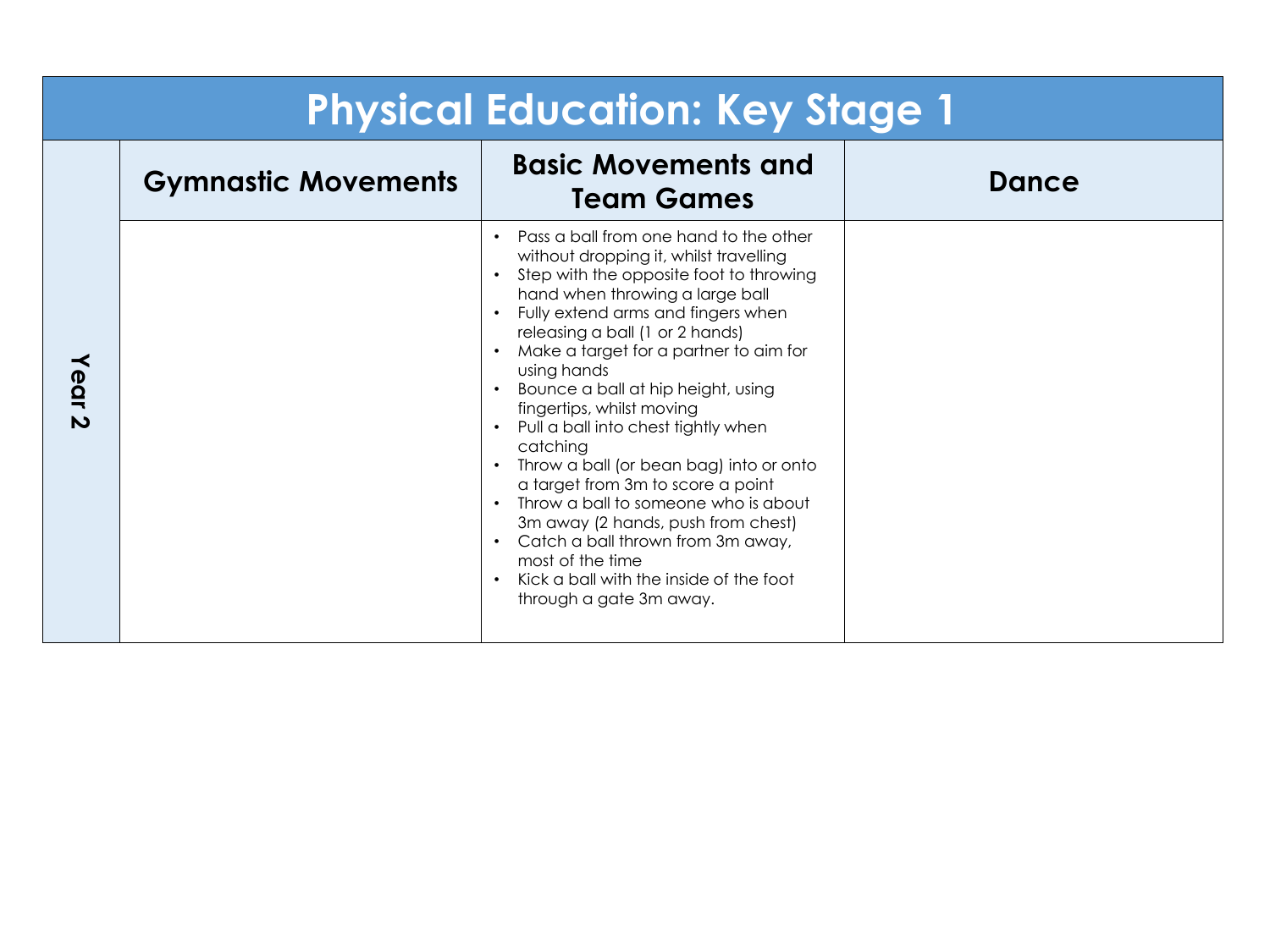|  | <b>Physical Education: Key Stage 2</b> |  |
|--|----------------------------------------|--|
|  |                                        |  |

| <b>Athletics</b>                                                                                                                                                                                                                                                                                                                                                                                                                                                                                                                                                                                                                                                                                                                                                                         | <b>Competitive Games-</b><br><b>Invasion games, striking</b><br>and fielding                                                                                                                                                                                                                                                                                                                                                                                                                                                                                                                                                                                                                                                                                                                                                                                                                                                                                                                                                                                                                                    | <b>Gymnastics</b>                                                                                                                                                                                                                                                                                                                                                                                                                                                                                                                                                                                                                                                        |
|------------------------------------------------------------------------------------------------------------------------------------------------------------------------------------------------------------------------------------------------------------------------------------------------------------------------------------------------------------------------------------------------------------------------------------------------------------------------------------------------------------------------------------------------------------------------------------------------------------------------------------------------------------------------------------------------------------------------------------------------------------------------------------------|-----------------------------------------------------------------------------------------------------------------------------------------------------------------------------------------------------------------------------------------------------------------------------------------------------------------------------------------------------------------------------------------------------------------------------------------------------------------------------------------------------------------------------------------------------------------------------------------------------------------------------------------------------------------------------------------------------------------------------------------------------------------------------------------------------------------------------------------------------------------------------------------------------------------------------------------------------------------------------------------------------------------------------------------------------------------------------------------------------------------|--------------------------------------------------------------------------------------------------------------------------------------------------------------------------------------------------------------------------------------------------------------------------------------------------------------------------------------------------------------------------------------------------------------------------------------------------------------------------------------------------------------------------------------------------------------------------------------------------------------------------------------------------------------------------|
| Use running, jumping, throwing and<br>catching in isolation and in combination                                                                                                                                                                                                                                                                                                                                                                                                                                                                                                                                                                                                                                                                                                           | Play competitive games, modified where<br>appropriate (for example, badminton,<br>basketball, cricket, football, hockey,<br>netball, rounders and tennis) and apply<br>basic principles suitable for attacking and<br>defending                                                                                                                                                                                                                                                                                                                                                                                                                                                                                                                                                                                                                                                                                                                                                                                                                                                                                 | Develop flexibility, strength, technique,<br>control and balance (for example, through<br>athletics and gymnastics)                                                                                                                                                                                                                                                                                                                                                                                                                                                                                                                                                      |
| Demonstrate pace during a long<br>distance run (at least 1 lap of field)<br>Jump and turn in the air to face a<br>$\bullet$<br>different way<br>Apply running and jumping skills in a<br>$\bullet$<br>competitive situation (dodgeball, relay<br>races, hurdles or ladder races)<br>Stop quickly and carefully when running<br>$\bullet$<br>at speed<br>Hop, step then jump and land on 2 feet<br>(triple jump)<br>Push to triple jump further, using a run<br>up and arms to propel body<br>Sprint, do a preparation jump (heel,<br>toe, push up), then sprint again<br>Complete a standing long jump by<br>using arms and legs to push up.<br>Throw a tennis ball over a distance of<br>$\bullet$<br>10 <sub>m</sub><br>Throw a javelin and/or a howler using<br>the correct technique | Achieve a chest bounce and shoulder<br>pass with increasing accuracy over a<br>distance of approx. 5 metre. Catch a<br>ball that is being passed over this<br>distance<br>Catch by jumping to receive the ball,<br>landing on both feet<br>Adjust body position (move forwards,<br>$\bullet$<br>backwards and to the side) in order to<br>catch a ball<br>Change direction to avoid others<br>Stop and kick (pass) a ball following a<br>$\bullet$<br>short run with accuracy over a distance<br>of more than 6m<br>Become more accurate when kicking a<br>ball with more power towards a goal<br>from 6m away<br>Dribble a ball with feet avoiding<br>defenders<br>Understand the basic principles for<br>$\bullet$<br>attacking and defending.<br>Be aware of space and use it to support<br>team mates and to cause problems for<br>the opposition<br>Fulfil a position in a team e.g. back stop,<br>goalkeeper, striker, defender and<br>understand the role within adapted<br>competitive games.<br>Strike a ball using a cricket bat from a<br>tee or from a 'bobble' throw.<br>Know and use rules fairly | Explain how strength and suppleness<br>affect performance<br>Balance on points and patches with hips<br>higher than the head<br>Show spatial awareness during movement<br>Create different shapes with body<br>$\bullet$<br>Balance on head, with a partner<br>supporting legs if needed<br>Create interesting point and patch<br>balances with a partner<br>Perform a series of rolls (log, forward, tuck,<br>pencil)<br>Jump from a small height, turning 90° or<br>$\bullet$<br>180° and landing safely<br>Make shapes in the air when jumping<br>from a small height<br>Travel on apparatus in different ways<br>(forwards, backwards, sidewards, slither,<br>crawl) |

**Year 3**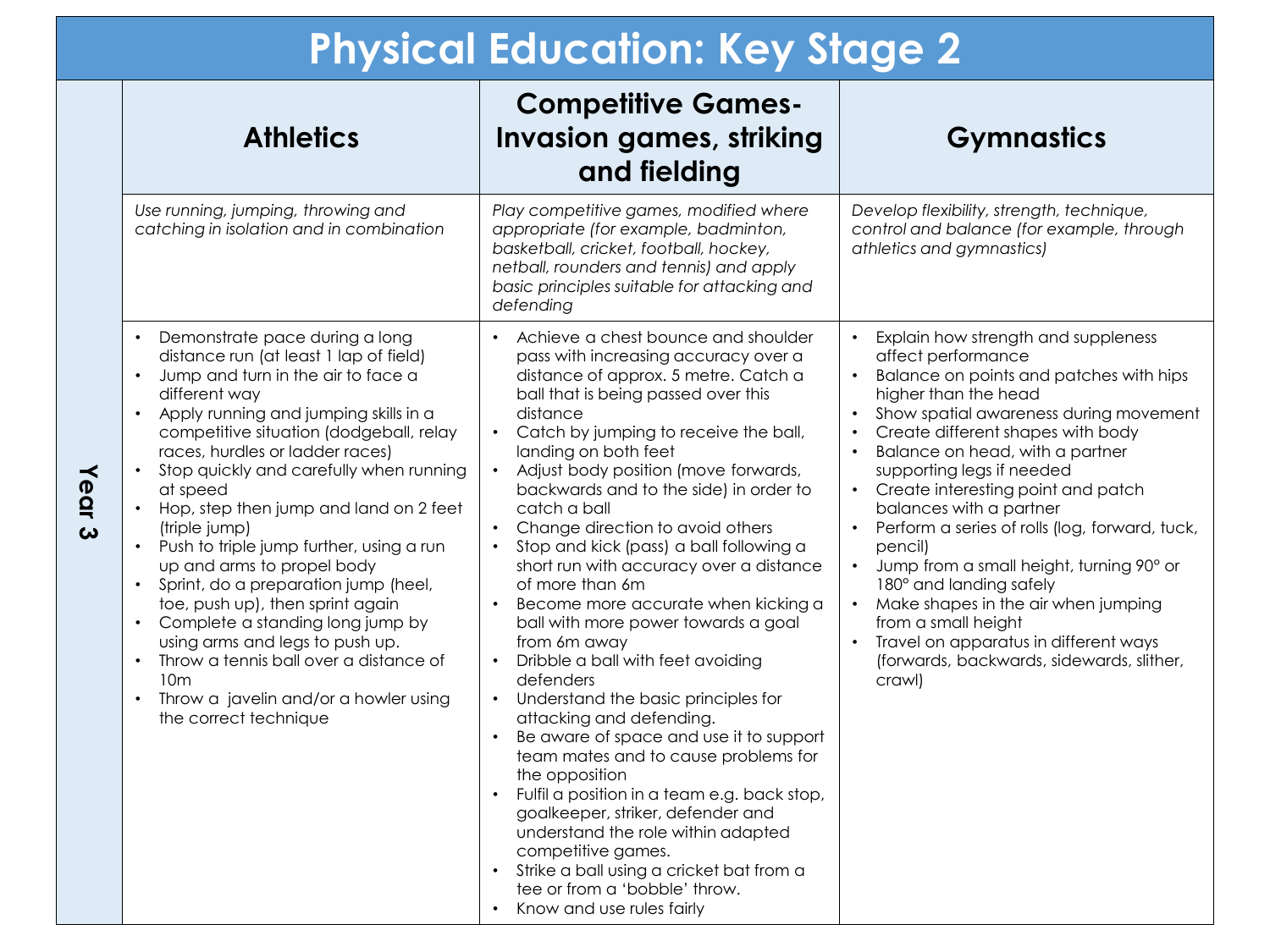| <b>Physical Education: Key Stage 2</b> |                  |                                                                                                                                                                                                                                                          |                   |
|----------------------------------------|------------------|----------------------------------------------------------------------------------------------------------------------------------------------------------------------------------------------------------------------------------------------------------|-------------------|
|                                        | <b>Athletics</b> | <b>Competitive Games</b>                                                                                                                                                                                                                                 | <b>Gymnastics</b> |
| Year<br>ω                              |                  | Aim a small ball at an object (eg,<br>stumps from 5m away)<br>Strike a rounders ball from a bowler who<br>is 3m away<br>Retrieve a ball that has been struck and<br>return to a bowler<br>Understand how to work as a team<br>$\bullet$<br>when fielding |                   |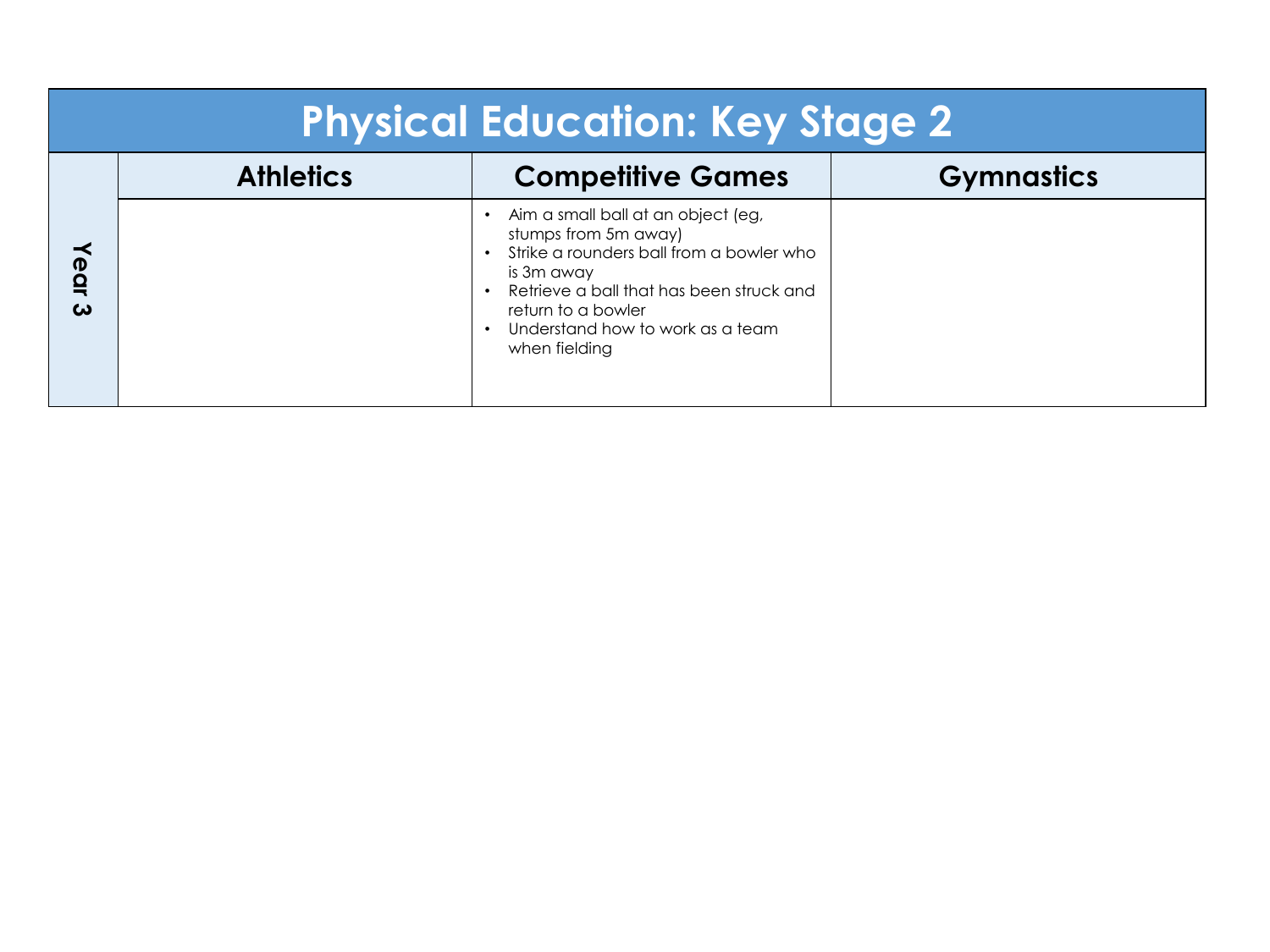|                               | <b>Physical Education: Key Stage 2</b>                                                                                                                                                                                                                                                                                                                                                                                                                                                 |                                                                                                                                                                                                                                                                                                                                                                                                                                                                                                                                                                                                                                                                                                                                                                                                                                                                                                                                             |                                                                                                                |  |
|-------------------------------|----------------------------------------------------------------------------------------------------------------------------------------------------------------------------------------------------------------------------------------------------------------------------------------------------------------------------------------------------------------------------------------------------------------------------------------------------------------------------------------|---------------------------------------------------------------------------------------------------------------------------------------------------------------------------------------------------------------------------------------------------------------------------------------------------------------------------------------------------------------------------------------------------------------------------------------------------------------------------------------------------------------------------------------------------------------------------------------------------------------------------------------------------------------------------------------------------------------------------------------------------------------------------------------------------------------------------------------------------------------------------------------------------------------------------------------------|----------------------------------------------------------------------------------------------------------------|--|
|                               | <b>Dance</b>                                                                                                                                                                                                                                                                                                                                                                                                                                                                           | <b>Outdoors and</b><br><b>Adventurous Activity</b>                                                                                                                                                                                                                                                                                                                                                                                                                                                                                                                                                                                                                                                                                                                                                                                                                                                                                          | <b>Evaluate</b>                                                                                                |  |
|                               | Perform dances using a range of<br>movement patterns                                                                                                                                                                                                                                                                                                                                                                                                                                   | Take part in outdoor and adventurous<br>activity challenges both individually and<br>within a team                                                                                                                                                                                                                                                                                                                                                                                                                                                                                                                                                                                                                                                                                                                                                                                                                                          | Compare their performances with previous<br>ones and demonstrate improvement to<br>achieve their personal best |  |
| Year<br>$\boldsymbol{\omega}$ | Show spatial awareness when dancing<br>(considering others)<br>Make movements appropriate to the<br>type of music<br>Perform a sequence with control and<br>co-ordination<br>Move in unison and in time<br>Change tempo in movements<br>Evaluate a performance, offering areas<br>for improvement<br>Perform a sequence with a beginning,<br>middle and end<br>Share and create phrases with a partner<br>$\bullet$<br>and small group<br>Remember and repeat dance perform<br>phrases | Follow a map in a familiar context<br>$\bullet$<br>Use clues to follow a route<br>$\bullet$<br>Follow a route safely<br>$\bullet$<br>Use maps and diagrams to orientate<br>themselves and successfully navigate<br>around a simple course<br>Undertake simple orienteering exercises<br>$\bullet$<br>both indoors and in the school grounds<br>Apply the safety considerations required<br>$\bullet$<br>when participating in a particular<br>activity<br>Participate in a range of activities which<br>involve working with and trusting others<br>Respond to simple challenges and<br>problem solving tasks in a familiar<br>environment<br>Talk about what they and others have<br>$\bullet$<br>done using the appropriate key words.<br>Make suggestions with guidance about<br>$\bullet$<br>how to improve performance<br>Use visual and linguistic prompts<br>$\bullet$<br>effectively to guide discussion and<br>improve performance | Compare and contrast gymnastic<br>sequences<br>Recognise own improvement in ball<br>games                      |  |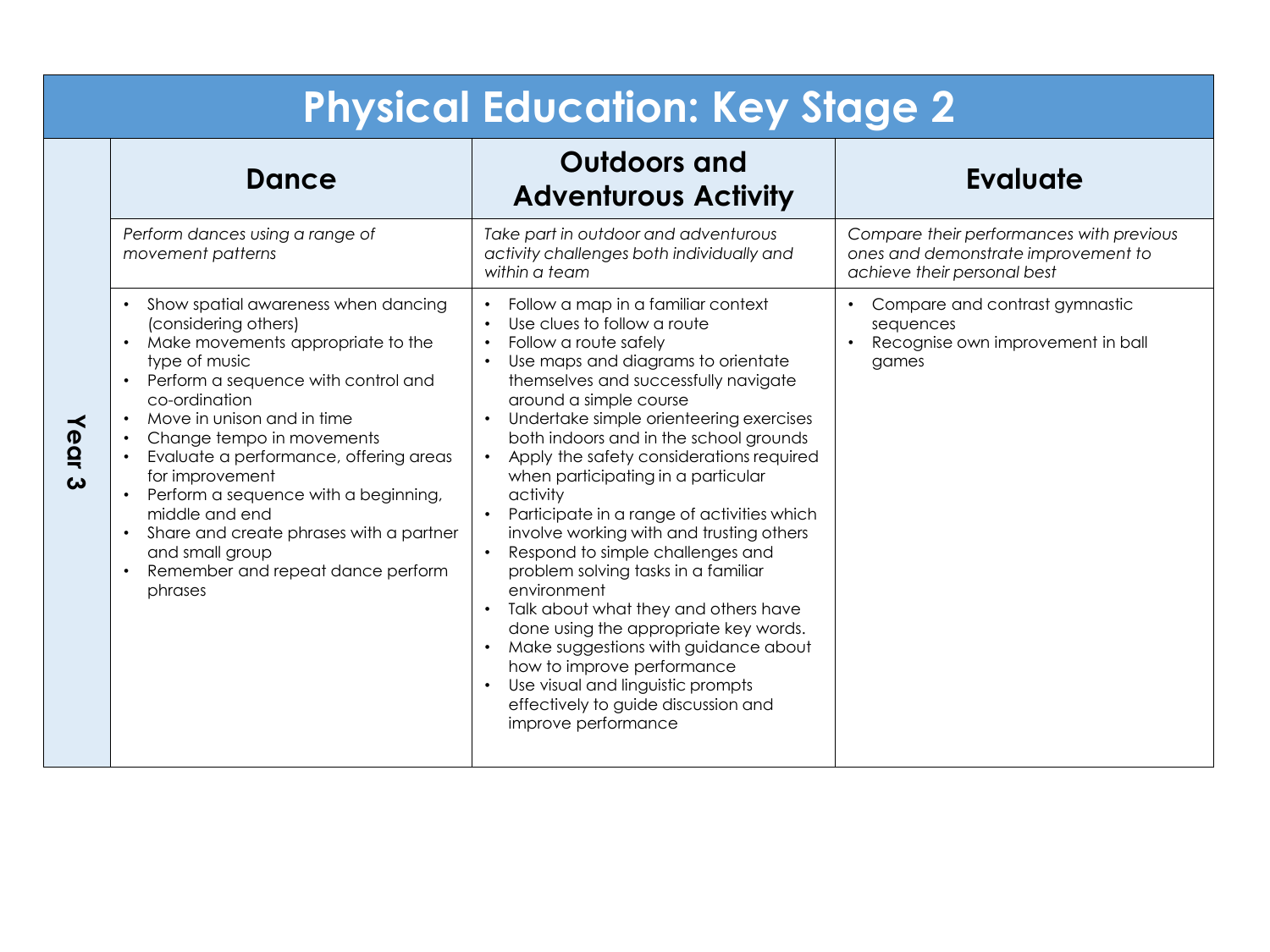|      | <b>Physical Education: Key Stage 2</b>                                                                                                                                                                                                                                                                                                                                                                                                                                                                                                                                                                                                                                                                                         |                                                                                                                                                                                                                                                                                                                                                                                                                                                                                                                                                                                                                                                                                                                                                                                                                                                                                       |                                                                                                                                                                                                                                                                                                                                                                                                                                                                                                                                                                                                                                                                                                       |  |
|------|--------------------------------------------------------------------------------------------------------------------------------------------------------------------------------------------------------------------------------------------------------------------------------------------------------------------------------------------------------------------------------------------------------------------------------------------------------------------------------------------------------------------------------------------------------------------------------------------------------------------------------------------------------------------------------------------------------------------------------|---------------------------------------------------------------------------------------------------------------------------------------------------------------------------------------------------------------------------------------------------------------------------------------------------------------------------------------------------------------------------------------------------------------------------------------------------------------------------------------------------------------------------------------------------------------------------------------------------------------------------------------------------------------------------------------------------------------------------------------------------------------------------------------------------------------------------------------------------------------------------------------|-------------------------------------------------------------------------------------------------------------------------------------------------------------------------------------------------------------------------------------------------------------------------------------------------------------------------------------------------------------------------------------------------------------------------------------------------------------------------------------------------------------------------------------------------------------------------------------------------------------------------------------------------------------------------------------------------------|--|
|      | <b>Athletics</b>                                                                                                                                                                                                                                                                                                                                                                                                                                                                                                                                                                                                                                                                                                               | <b>Competitive Games</b>                                                                                                                                                                                                                                                                                                                                                                                                                                                                                                                                                                                                                                                                                                                                                                                                                                                              | <b>Gymnastics</b>                                                                                                                                                                                                                                                                                                                                                                                                                                                                                                                                                                                                                                                                                     |  |
|      | Use running, jumping, throwing and<br>catching in isolation and in combination                                                                                                                                                                                                                                                                                                                                                                                                                                                                                                                                                                                                                                                 | Play competitive games, modified where<br>appropriate (for example, badminton,<br>basketball, cricket, football, hockey,<br>netball, rounders and tennis) and apply<br>basic principles suitable for attacking and<br>defending                                                                                                                                                                                                                                                                                                                                                                                                                                                                                                                                                                                                                                                       | Develop flexibility, strength, technique,<br>control and balance (for example, through<br>athletics and gymnastics)                                                                                                                                                                                                                                                                                                                                                                                                                                                                                                                                                                                   |  |
| Year | Sprint over a short distance and show<br>stamina when running over a long<br>distance<br>Run over low obstacles, clearing them<br>$\bullet$<br>most of the time<br>Sprint correctly, starting off in a bent<br>$\bullet$<br>position, straightening up<br>Run for 1.5 laps of the field<br>(approximately 600m)<br>Run with an object in hand without<br>dropping it (ball or baton)<br>Pass and receive a relay baton without<br>dropping<br>Use heel, toe, push up (preparation<br>jump) to jump high.<br>Use the correct technique to perform a<br>standing long jump.<br>Throw a javelin and a howler using a<br>step-up and using the correct<br>technique.<br>Demonstrate 4 changes in speed (walk,<br>jog, run, sprint) | • Throw a large ball using a shoulder pass<br>with 1 hand<br>Throw a large ball using a bounce and<br>chest pass over distance of more than<br>5m<br>Catch a large ball from over 5m away<br>consistently<br>Stand with legs apart, feeding a large<br>$\bullet$<br>ball through them in a figure of 8<br>Understand the basic principles for<br>$\bullet$<br>attacking and defending including Be<br>aware of space and use it to support<br>team mates and to cause problems for<br>the opposition<br>Understand the need and importance<br>of movement in a game situation<br>Aim accurately at a moving target (eg.<br>a hula hoop rolling or a person running)<br>with a ball or object<br>Throw a ball, stepping forward with one<br>foot, toes down at a desired target<br>• Throw a rugby ball correctly from<br>standing, and while moving, to a<br>teammate - walking rugby | Move in a controlled way<br>Balance on head, legs straight and toes<br>pointed, with partner supporting if<br>needed<br>Perform a handstand against a wall or<br>$\bullet$<br>using a partner for support<br>Create symmetrical and asymmetrical<br>balances with a partner<br>Jump from apparatus, using body<br>correctly to gain height and land safely<br>Turn 180° when jumping to the right and<br>left<br>Always show a good gymnastic finishing<br>$\bullet$<br>position<br>Use a range of available apparatus<br>safely, with caution<br>Balance on a narrow beam (upturned<br>bench) independently<br>Travel showing different speeds,<br>$\bullet$<br>directions, foot patterns and levels |  |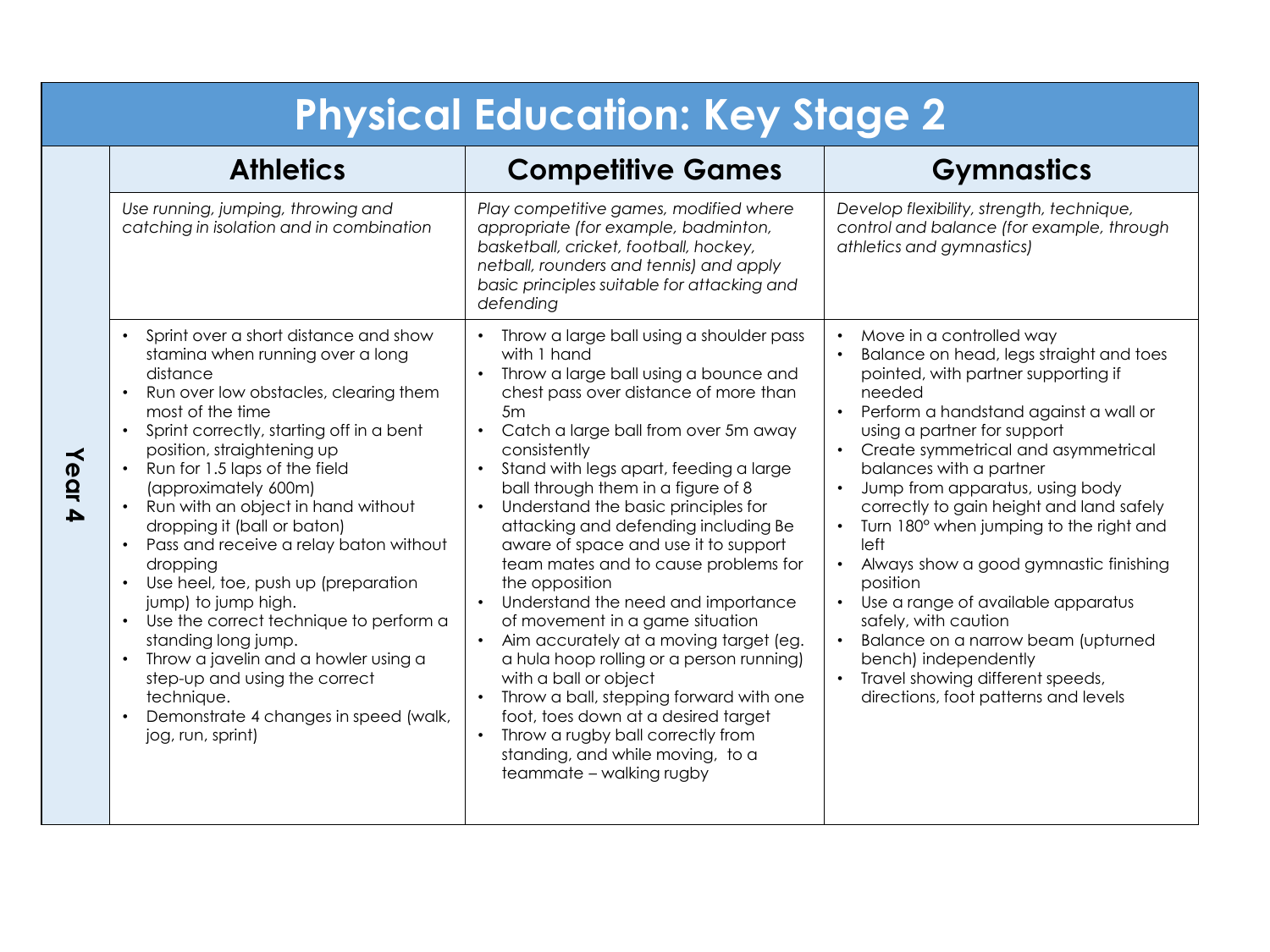|        | <b>Athletics</b> | <b>Competitive Games</b>                                                                                                                                                                                                                                                                                                                                                                                                                                                                                                                                                                                                                                                                                                                                                                                                                                                                                                                                                                                                                                                                                                                                                                                                                                                                                                                  | <b>Gymnastics</b> |
|--------|------------------|-------------------------------------------------------------------------------------------------------------------------------------------------------------------------------------------------------------------------------------------------------------------------------------------------------------------------------------------------------------------------------------------------------------------------------------------------------------------------------------------------------------------------------------------------------------------------------------------------------------------------------------------------------------------------------------------------------------------------------------------------------------------------------------------------------------------------------------------------------------------------------------------------------------------------------------------------------------------------------------------------------------------------------------------------------------------------------------------------------------------------------------------------------------------------------------------------------------------------------------------------------------------------------------------------------------------------------------------|-------------------|
| Year 4 |                  | Kick a ball using the side of the foot to a<br>teammate over a distance of more<br>than 6m<br>Strike a ball with the front of the foot<br>$\bullet$<br>accurately into a goal, from different<br>angles from a distance, of more than<br>6m away and from a penalty spot to<br>avoid a goal keeper.<br>Pass a ball as it is moving (without<br>stopping first).<br>Run with the ball at the feet and dribble<br>$\bullet$<br>around cones or people<br>Catch a small ball using handcuff catch<br>$\bullet$<br>(wrists together, fingers spread) falling<br>from a height.<br>Demonstrate awareness of boundaries<br>of the playing area in a game situation<br>and work as a team to prevent a ball<br>crossing the boundary.<br>Stop a rolling ball, dropping a leg to<br>$\bullet$<br>stop it travelling through them (cricket/<br>rounders)<br>Hit a target using a small ball from over<br>5m away (eg stumps)<br>Bowl an underarm ball with precision<br>Throw a small ball using overarm<br>technique (stand sideways, lead elbow)<br>Strike a ball with a cricket bat using the<br>$\bullet$<br>correct stance and grip Strike a ball,<br>delivered by a bowler using bobble<br>feed from a short distance with a<br>cricket bat using two hands to score<br>Strike a ball with a rounders bat,<br>standing side on with one hand |                   |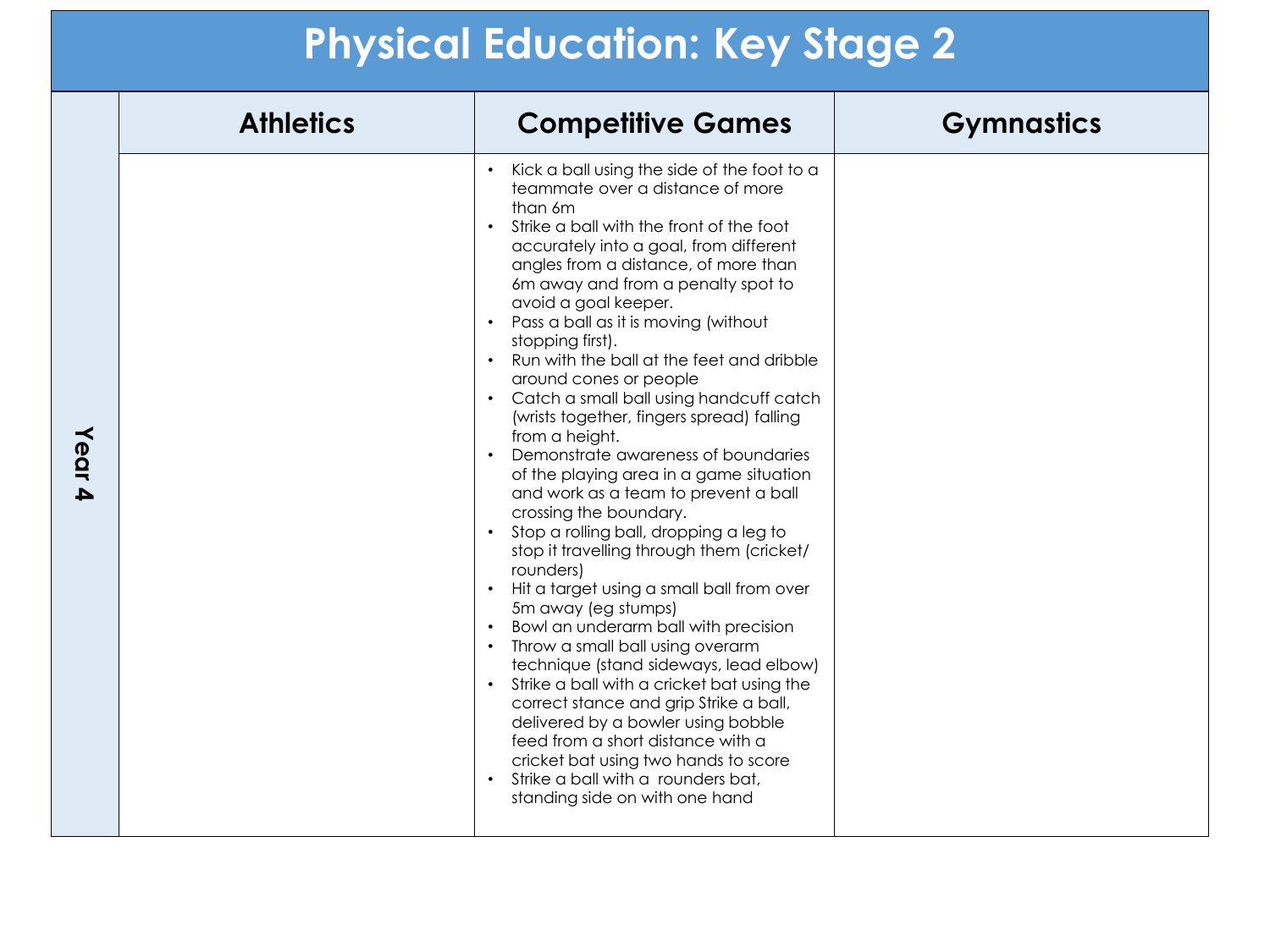|      | <b>Physical Education: Key Stage 2</b>                                                                                                                                                                                                                                                                                                                                                                                                                                                                                                           |                                                                                                                                                                                                                                                                                                                                                                                                                                                                                                                                                                                                                             |                                                                                                                                                                                                                                                                                                         |  |
|------|--------------------------------------------------------------------------------------------------------------------------------------------------------------------------------------------------------------------------------------------------------------------------------------------------------------------------------------------------------------------------------------------------------------------------------------------------------------------------------------------------------------------------------------------------|-----------------------------------------------------------------------------------------------------------------------------------------------------------------------------------------------------------------------------------------------------------------------------------------------------------------------------------------------------------------------------------------------------------------------------------------------------------------------------------------------------------------------------------------------------------------------------------------------------------------------------|---------------------------------------------------------------------------------------------------------------------------------------------------------------------------------------------------------------------------------------------------------------------------------------------------------|--|
|      | <b>Dance</b>                                                                                                                                                                                                                                                                                                                                                                                                                                                                                                                                     | <b>Outdoors and</b><br>adventurous activity                                                                                                                                                                                                                                                                                                                                                                                                                                                                                                                                                                                 | <b>Evaluate</b>                                                                                                                                                                                                                                                                                         |  |
|      | Perform dances using a range of<br>movement patterns                                                                                                                                                                                                                                                                                                                                                                                                                                                                                             | Take part in outdoor and adventurous<br>activity challenges both individually and<br>within a team                                                                                                                                                                                                                                                                                                                                                                                                                                                                                                                          | Compare their performances with previous<br>ones and demonstrate improvement to<br>achieve their personal best                                                                                                                                                                                          |  |
| Year | Take the lead when working with a<br>partner or group<br>Move body to different beats, fast and<br>slow<br>Use space effectively when dancing<br>Show emotion through movement<br>Link actions in a routine smoothly<br>Perform movements in canon (different<br>starting points, domino effect)<br>Dance at different levels (high and low)<br>and speeds<br>Identify specific steps to improve<br>performance<br>Use appropriate actions to suit the<br>music/style of dance<br>Perform with fluency, linking actions<br>$\bullet$<br>smoothly | Follow a map in a (more demanding)<br>familiar context<br>Follow a route with a time limit<br>$\bullet$<br>Read a map using more complex keys<br>$\bullet$<br>and symbols to complete a variety of<br>orienteering exercises<br>Participate in a range of problem solving<br>and adventure games, introducing<br>additional variations such as non-verbal<br>communication, no physical contact<br>etc.<br>Construct a basic shelter in a safe<br>$\bullet$<br>environment<br>Respond to more varied challenges in<br>different environments<br>Recognise what is needed to keep<br>$\bullet$<br>themselves and others safe | Provide support and advice to others in<br>$\bullet$<br>gymnastics and dance<br>Be prepared to listen to the ideas of others<br>Describe what they and others have done<br>using an increasing range of vocabulary in<br>order to improve their performances<br>Make use of ICT to evaluate performance |  |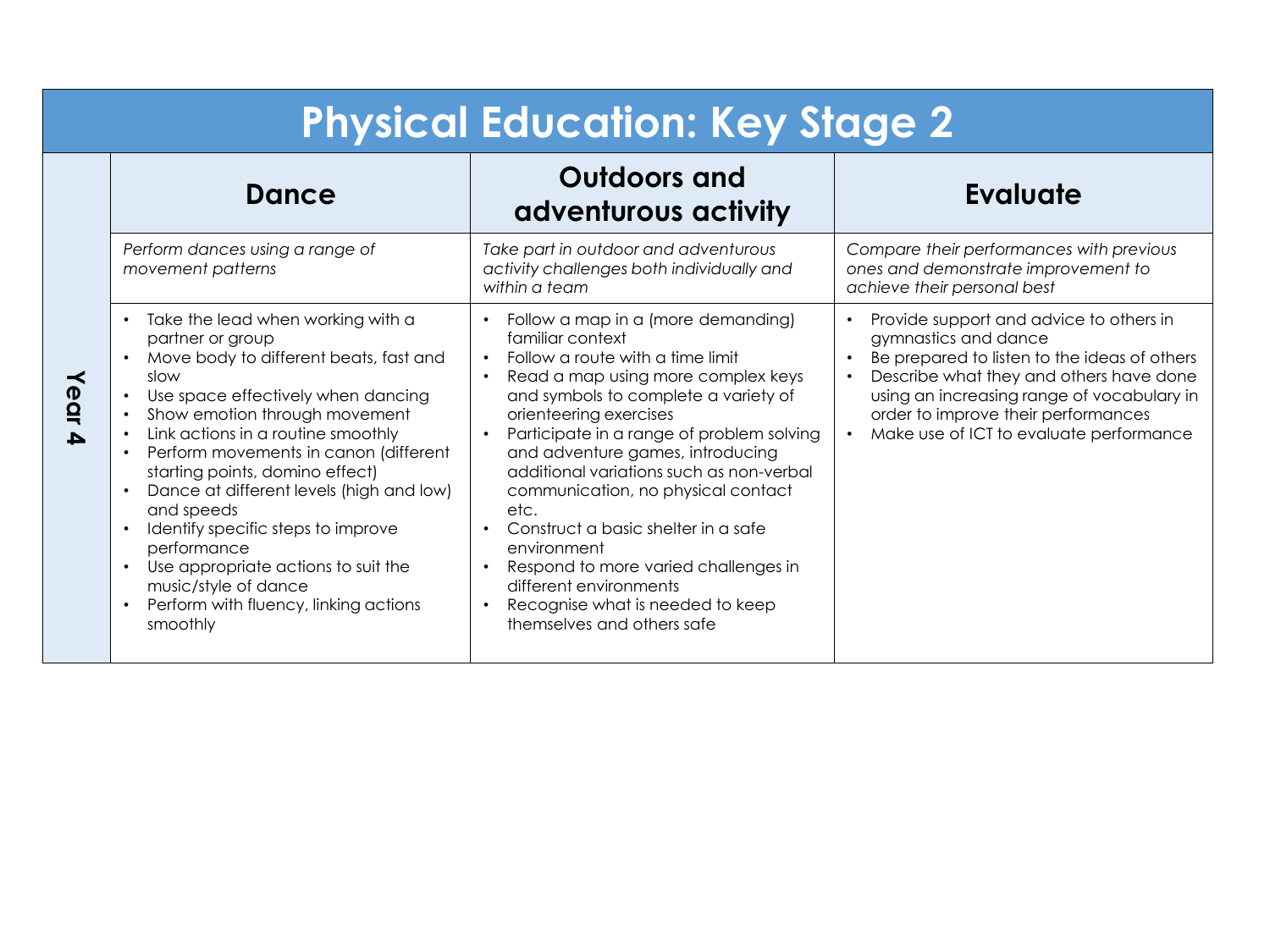|                      | <b>Athletics</b>                                                                                                                                                                                                                                                                                                                                                                                                                                                                                                                                                                                                                                                   | <b>Competitive Games</b>                                                                                                                                                                                                                                                                                                                                                                                                                                                                                                                                                                                                                                                                                                                                                                                                                                                                                                                                                                                                                                                                                                | <b>Gymnastics</b>                                                                                                                                                                                                                                                                                                                                                                                                                                                                                                                                                                                                                                                                                                                                                                                                |
|----------------------|--------------------------------------------------------------------------------------------------------------------------------------------------------------------------------------------------------------------------------------------------------------------------------------------------------------------------------------------------------------------------------------------------------------------------------------------------------------------------------------------------------------------------------------------------------------------------------------------------------------------------------------------------------------------|-------------------------------------------------------------------------------------------------------------------------------------------------------------------------------------------------------------------------------------------------------------------------------------------------------------------------------------------------------------------------------------------------------------------------------------------------------------------------------------------------------------------------------------------------------------------------------------------------------------------------------------------------------------------------------------------------------------------------------------------------------------------------------------------------------------------------------------------------------------------------------------------------------------------------------------------------------------------------------------------------------------------------------------------------------------------------------------------------------------------------|------------------------------------------------------------------------------------------------------------------------------------------------------------------------------------------------------------------------------------------------------------------------------------------------------------------------------------------------------------------------------------------------------------------------------------------------------------------------------------------------------------------------------------------------------------------------------------------------------------------------------------------------------------------------------------------------------------------------------------------------------------------------------------------------------------------|
|                      | Use running, jumping, throwing and<br>catching in isolation and in combination                                                                                                                                                                                                                                                                                                                                                                                                                                                                                                                                                                                     | Play competitive games, modified where<br>appropriate (for example, badminton,<br>basketball, cricket, football, hockey,<br>netball, rounders and tennis) and apply<br>basic principles suitable for attacking and<br>defending                                                                                                                                                                                                                                                                                                                                                                                                                                                                                                                                                                                                                                                                                                                                                                                                                                                                                         | Develop flexibility, strength, technique,<br>control and balance (for example, through<br>athletics and gymnastics)                                                                                                                                                                                                                                                                                                                                                                                                                                                                                                                                                                                                                                                                                              |
| ≺<br>ear<br>$\sigma$ | Jump sideways over a low obstacle<br>$\bullet$<br>repeatedly for 40 seconds.<br>Run over low obstacles, clearing them<br>all<br>Maintain a maximum speed for 60<br>metres<br>Run 1600m (at least 2 laps of the field)<br>$\bullet$<br>Know when to set off for an effective<br>relay change over<br>Demonstrate an excellent running<br>posture and technique<br>Hop, step and jump with control and<br>$\bullet$<br>fluency (triple jump)<br>Do a range of jumps with excellent<br>$\bullet$<br>balance (hopping, long jump, standing<br>long jump)<br>Know how to improve running<br>technique<br>Begin to accelerate rapidly from a<br>standing sprint position | Use the 6 o'clock pass technique<br>$\bullet$<br>accurately<br>Run while holding a rugby ball correctly<br>$\bullet$<br>Throw a rugby ball to someone standing<br>level with or behind, gradually<br>increasing speed at which the ball is<br>passed so that they can sometime<br>accurately pass a ball whilst running<br>Walk using big strides, passing the ball<br>through legs (pretzel)<br>Use a one handed shooting technique<br>and score in a netball or basketball net<br>most of the time.<br>Catch a ball with balance, whilst<br>$\bullet$<br>moving in any direction.<br>Throw a ball with skill to prevent<br>interception; improving accuracy of<br>bounce, chest and shoulder passes<br>Vary passing according to the receiver<br>(to suit position, height and skill level)<br>Send a ball to the correct place in a<br>$\bullet$<br>game situation<br>Make an interception in a game<br>$\bullet$<br>situation<br>Use a range of foot patterns when<br>attacking and defending (side step,<br>swerve and dodging).<br>Mark an opponent during game play.<br>Use body to block the ball.<br>$\bullet$ | Perform a sequence which includes<br>$\bullet$<br>transferring weight from different body<br>parts (e.g. shoulders to stomach, stomach<br>to elbows and toes etc.)<br>Show clear and controlled starting and<br>finishing positions in gym routines<br>Use counter balances with a partner or in<br>$\bullet$<br>a group<br>Support partner's bodyweight in a<br>balance<br>Perform a handstand safely<br>$\bullet$<br>Use gymnastic vocabulary confidently to<br>evaluate own and others' performances<br>Hang, climb and swing on, over, along<br>$\bullet$<br>and under available apparatus.<br>Perform a cartwheel from a standing<br>$\bullet$<br>position<br>Perform a range of jumps on the floor and<br>from a height (tuck, straddle, pike, pencil,<br>star)<br>Refine gymnastic routines with practise |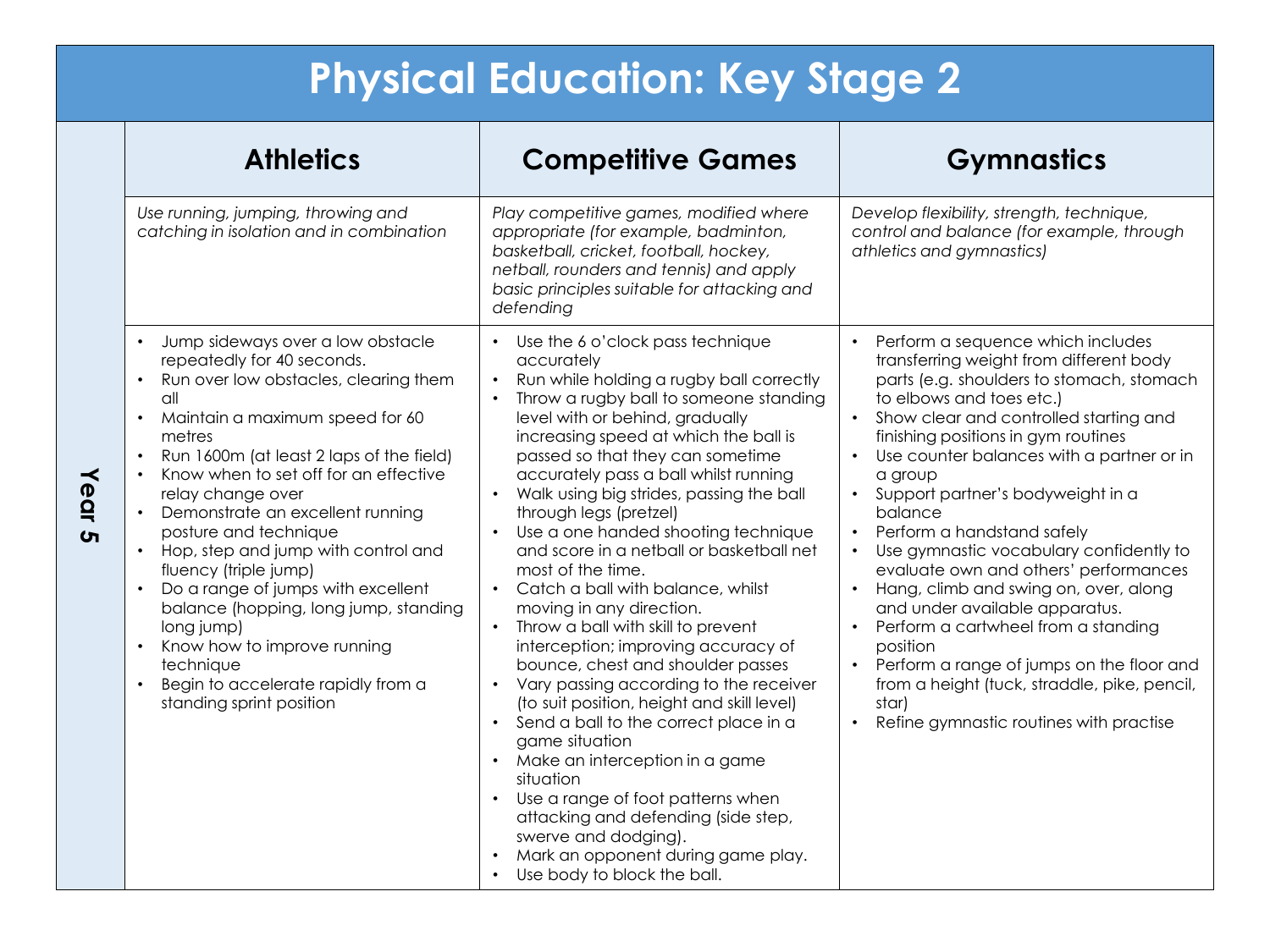| <b>Physical Education: Key Stage 2</b> |                  |                                                                                                                                                                                                                                                                                                                                                                                                                                                                                                                                                                                                                                                                                                                                                                                                                                          |                   |
|----------------------------------------|------------------|------------------------------------------------------------------------------------------------------------------------------------------------------------------------------------------------------------------------------------------------------------------------------------------------------------------------------------------------------------------------------------------------------------------------------------------------------------------------------------------------------------------------------------------------------------------------------------------------------------------------------------------------------------------------------------------------------------------------------------------------------------------------------------------------------------------------------------------|-------------------|
|                                        | <b>Athletics</b> | <b>Competitive Games</b>                                                                                                                                                                                                                                                                                                                                                                                                                                                                                                                                                                                                                                                                                                                                                                                                                 | <b>Gymnastics</b> |
| ≺<br><b>POI</b><br>$\sigma$            |                  | Perform an underarm and overarm bowl<br>accurately - hitting a target, most of the<br>time, from shorter and longer distances<br>Throw a small ball over longer distances<br>in fielding situations<br>Strike a ball, delivered by a bowler, from<br>$\bullet$<br>short and progressively longer distances<br>with a cricket bat using two hands.<br>Run quickly with a bat<br>Catch a small ball using handcuff catch<br>(wrists together, fingers spread) falling<br>from progressively longer distances and<br>greater heights; lowering to knees to<br>prevent impact on hands<br>Demonstrate awareness of boundaries<br>$\bullet$<br>of the playing area in a game situation<br>and work as a team to prevent a ball<br>crossing the boundary.<br>Stop (chase) a rolling ball when the ball<br>is travelling quickly away from them |                   |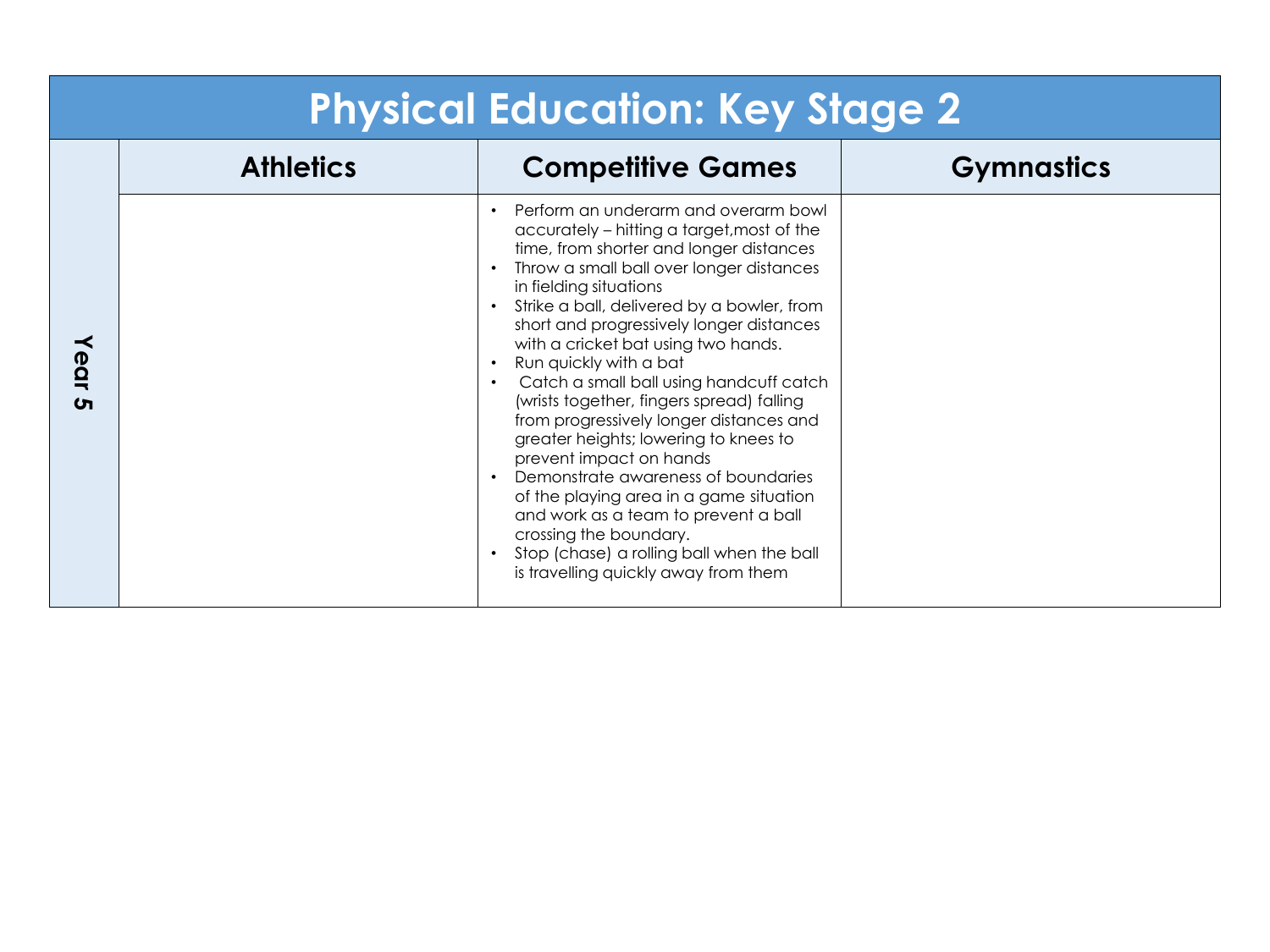| <b>Physical Education: Key Stage 2</b> |                                                                                                                                                                                                                                                                                                                                                                                                                                                                               |                                                                                                                                                                                                                                                                                                                                                                                                                                                                                                                                                                                                                                                  |                                                                                                                                                                                                                                                                                   |
|----------------------------------------|-------------------------------------------------------------------------------------------------------------------------------------------------------------------------------------------------------------------------------------------------------------------------------------------------------------------------------------------------------------------------------------------------------------------------------------------------------------------------------|--------------------------------------------------------------------------------------------------------------------------------------------------------------------------------------------------------------------------------------------------------------------------------------------------------------------------------------------------------------------------------------------------------------------------------------------------------------------------------------------------------------------------------------------------------------------------------------------------------------------------------------------------|-----------------------------------------------------------------------------------------------------------------------------------------------------------------------------------------------------------------------------------------------------------------------------------|
| Year<br>$\sigma$                       | Dance                                                                                                                                                                                                                                                                                                                                                                                                                                                                         | <b>Outdoors and</b><br><b>Adventurous Activity</b>                                                                                                                                                                                                                                                                                                                                                                                                                                                                                                                                                                                               | <b>Evaluate</b>                                                                                                                                                                                                                                                                   |
|                                        | Perform dances using a range of<br>movement patterns                                                                                                                                                                                                                                                                                                                                                                                                                          | Take part in outdoor and adventurous<br>activity challenges both individually and<br>within a team                                                                                                                                                                                                                                                                                                                                                                                                                                                                                                                                               | Compare their performances with previous<br>ones and demonstrate improvement to<br>achieve their personal best                                                                                                                                                                    |
|                                        | Move body to the beat, staying in time<br>with others at all times<br>Show clear and controlled starting and<br>finishing positions<br>Create moves from a given stimulus.<br>Use imagination to create a unique<br>performance<br>Demonstrate a number of dance<br>principles in performances<br>Show changes in direction, level and<br>speed in performances<br>Change a given movement to make it<br>unique<br>Create a longer sequence with others,<br>fitting the music | Plan and organise a simple orienteering<br>trail using a variety of map reading and<br>compass skills<br>Make more complex route choices<br>$\bullet$<br>Improve confidence in map reading<br>and the transfer of information from<br>map to ground<br>Plan the most efficient route so that a<br>$\bullet$<br>course is completed in the quickest time<br>Complete an orienteering course in the<br>$\bullet$<br>fastest time possible competing against<br>a partner<br>Apply the skills and safety requirements<br>$\bullet$<br>for survival in an outdoor environment<br>Accept responsibility for personal and<br>$\bullet$<br>group safety | Use dance vocabulary confidently to<br>evaluate own and others' performances<br>Refine routines with practise<br>Pick up on something a partner does well<br>and also on something that can be<br>improved<br>Know why own performance was better or<br>not as good as their last |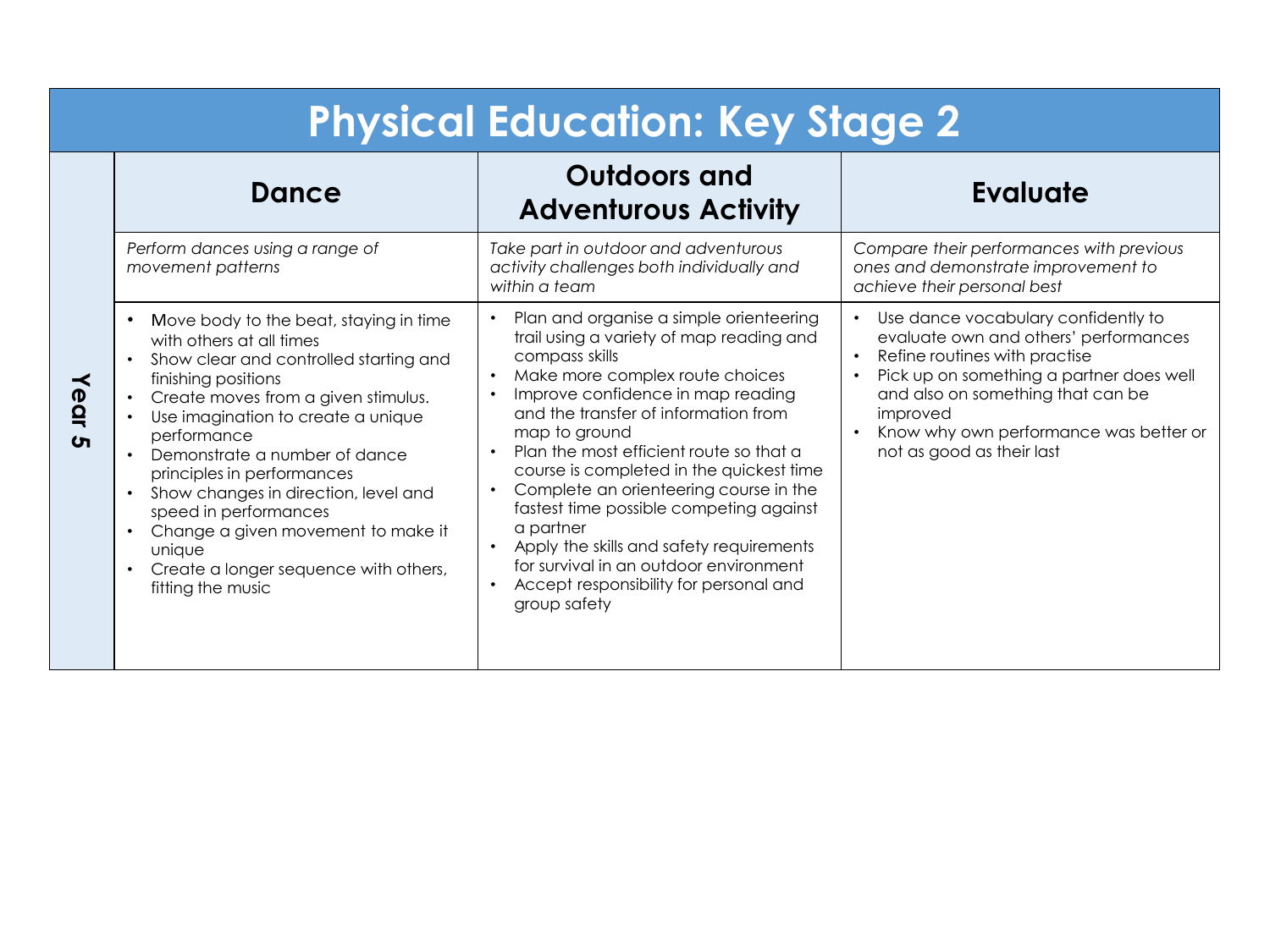| <b>Athletics</b>                                                                                                                                                                                                                                                                                                                                                                                                                                                                                                                                                                                                                                                                                                                                        | <b>Competitive Games</b>                                                                                                                                                                                                                                                                                                                                                                                                                                                                                                                                                                                                                                                                                                                                                                                                                                                                                                                                                                                                                                                                                                                                  | <b>Gymnastics</b>                                                                                                                                                                                                                                                                                                                                                                                                                                                                                                                                                                                                                                                                                                                           |
|---------------------------------------------------------------------------------------------------------------------------------------------------------------------------------------------------------------------------------------------------------------------------------------------------------------------------------------------------------------------------------------------------------------------------------------------------------------------------------------------------------------------------------------------------------------------------------------------------------------------------------------------------------------------------------------------------------------------------------------------------------|-----------------------------------------------------------------------------------------------------------------------------------------------------------------------------------------------------------------------------------------------------------------------------------------------------------------------------------------------------------------------------------------------------------------------------------------------------------------------------------------------------------------------------------------------------------------------------------------------------------------------------------------------------------------------------------------------------------------------------------------------------------------------------------------------------------------------------------------------------------------------------------------------------------------------------------------------------------------------------------------------------------------------------------------------------------------------------------------------------------------------------------------------------------|---------------------------------------------------------------------------------------------------------------------------------------------------------------------------------------------------------------------------------------------------------------------------------------------------------------------------------------------------------------------------------------------------------------------------------------------------------------------------------------------------------------------------------------------------------------------------------------------------------------------------------------------------------------------------------------------------------------------------------------------|
| Use running, jumping, throwing and<br>catching in isolation and in combination                                                                                                                                                                                                                                                                                                                                                                                                                                                                                                                                                                                                                                                                          | Play competitive games, modified where<br>appropriate (for example, badminton,<br>basketball, cricket, football, hockey,<br>netball, rounders and tennis) and apply<br>basic principles suitable for attacking and<br>defending                                                                                                                                                                                                                                                                                                                                                                                                                                                                                                                                                                                                                                                                                                                                                                                                                                                                                                                           | Develop flexibility, strength, technique,<br>control and balance (for example, through<br>athletics and gymnastics)                                                                                                                                                                                                                                                                                                                                                                                                                                                                                                                                                                                                                         |
| Demonstrate stamina and increase<br>$\bullet$<br>strength<br>Run and jump over a range of<br>$\bullet$<br>different obstacles, clearing them<br>every time<br>Sprint for 100m (length of field)<br>Jog 2 laps of the field.<br>Help themselves and others improve<br>$\bullet$<br>their running technique<br>Perform a long jump and triple jump<br>and understand how to measure<br>them<br>Explain how a relay works and<br>$\bullet$<br>compete well as part of a team<br>Show leadership skills in athletics<br>Sprint at the end of a long distance<br>race to win<br>Perform a long and triple jump with<br>$\bullet$<br>pace and a run up to help me go<br>Explain to others how they can run<br>$\bullet$<br>faster and jump higher and further | Demonstrate a full range of passing<br>(throwing) techniques (chest, shoulder,<br>bounce, overhead with large ball,<br>Catch a ball thrown around them in<br>any direction<br>Select the correct pass to use in a<br>game situation<br>Receive a ball, pivot and offload (pass<br>on) with fluency<br>Run towards a ball, catch it and turn in<br>the air to face the other way<br>Offload the ball at the right time to<br>avoid losing possession<br>Travel with a rugby ball, avoiding losing<br>$\bullet$<br>it.<br>Catch and throw a ball (including a<br>$\bullet$<br>rugby ball) even when off balance<br>Catch and pass a ball quickly and<br>accurately every time, even under<br>pressure<br>Show defensive skills to win a game<br>$\bullet$<br>(tracking, shadowing and marking).<br>Show determination when attacking to<br>$\bullet$<br>win a game-running forwards when in<br>possession of the ball (with a stick, feet,<br>hands) trying to dodge defenders and<br>looking for sensible, thought-out passes<br>Position themselves correctly in a game<br>situation and to call for passes.<br>Work as a team and communicate a<br>plan. | • Perform a handstand followed by a<br>forward roll.<br>Use a run up to perform a cartwheel with<br>$\bullet$<br>speed.<br>Sometimes perform a cartwheel without<br>putting hands on the floor.<br>Perform forward and backward rolls,<br>$\bullet$<br>tucking head under.<br>Perform a routine including shapes, jumps,<br>$\bullet$<br>balances, cartwheels, travelling, rolling.<br>Perform difficult moves showing flexibility<br>and co-ordination.<br>Use and link own moves with others to<br>$\bullet$<br>create a collective gymnastic sequence.<br>Help others in group improve their<br>$\bullet$<br>sequences, showing leadership skills.<br>Perform demanding or lengthy gymnastic<br>routines accurately and showing fitness. |

**Year 6**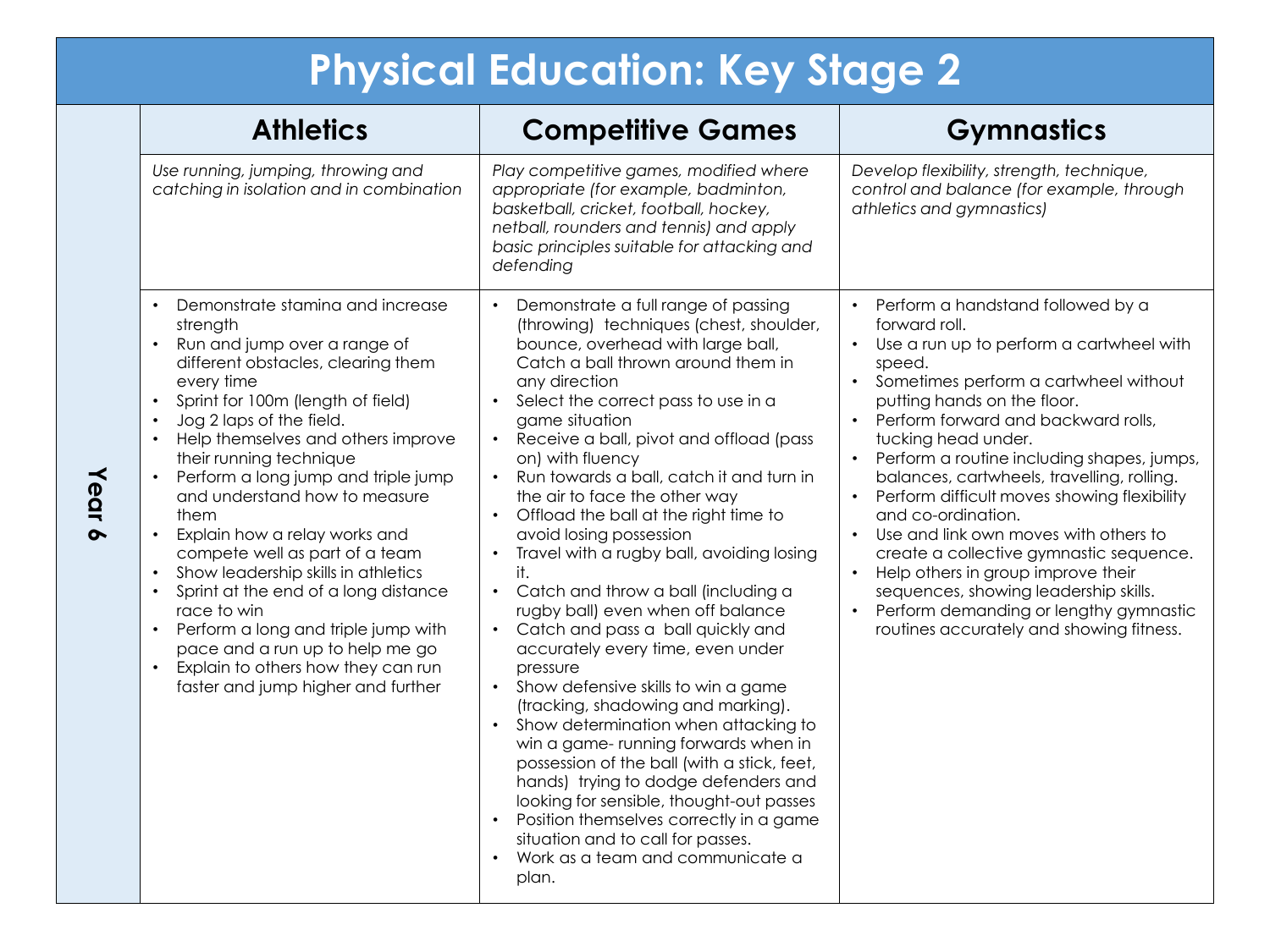|        |                  | <b>Physical Education: Key Stage 2</b>                                                                                                                                                                                                                                                                                                                                                                                                                                                                                                                                                                                                                                                                                                                                                                                                                                                                                                                                                                                                                                                                                                                                                                                                                                                                                                                                                                                                                                  |                   |
|--------|------------------|-------------------------------------------------------------------------------------------------------------------------------------------------------------------------------------------------------------------------------------------------------------------------------------------------------------------------------------------------------------------------------------------------------------------------------------------------------------------------------------------------------------------------------------------------------------------------------------------------------------------------------------------------------------------------------------------------------------------------------------------------------------------------------------------------------------------------------------------------------------------------------------------------------------------------------------------------------------------------------------------------------------------------------------------------------------------------------------------------------------------------------------------------------------------------------------------------------------------------------------------------------------------------------------------------------------------------------------------------------------------------------------------------------------------------------------------------------------------------|-------------------|
|        | <b>Athletics</b> | <b>Competitive Games</b>                                                                                                                                                                                                                                                                                                                                                                                                                                                                                                                                                                                                                                                                                                                                                                                                                                                                                                                                                                                                                                                                                                                                                                                                                                                                                                                                                                                                                                                | <b>Gymnastics</b> |
| Year 6 |                  | Be able to throw a ball over arm and hit<br>$\bullet$<br>a target at progressively longer<br>distances<br>Perform an accurate overarm bowl with<br>$\bullet$<br>a run up.<br>• To strike a ball every time (if bowled at<br>accurately - rounders and cricket).<br>• Strike a ball accurately and with<br>increasing power<br>• Strike the ball into space away from<br>opponents (cricket and hockey). Not in<br>the air for cricket.<br>• To make confident catches of a small<br>ball demonstrating a need to move the<br>whole body in order to do so.<br>• To make confident and sensible runs<br>after striking (cricket and rounders)<br>To field effectively - know not to chase<br>$\bullet$<br>a ball that other fielders can better<br>retrieve. Throw accurately in the<br>direction of the wicket keeper/ bowler<br>in rounders/cricket. To know to position<br>themselves appropriately and that the<br>position often depends on the skill/<br>ability of the batsman. To always be<br>alert when fielding and to<br>communicate well.<br>Sustain a rally in tennis using a variety of<br>$\bullet$<br>shots - forehand, backhand within a<br>marked area and over an object,<br>progressing to a net.<br>• To perform a serve from bouncing and<br>by throwing overhead<br>Show good sportsmanship in a range of<br>situations.<br>• Communicate effectively with team<br>mates when fielding, batting, playing<br>invasion games (calling for a pass). |                   |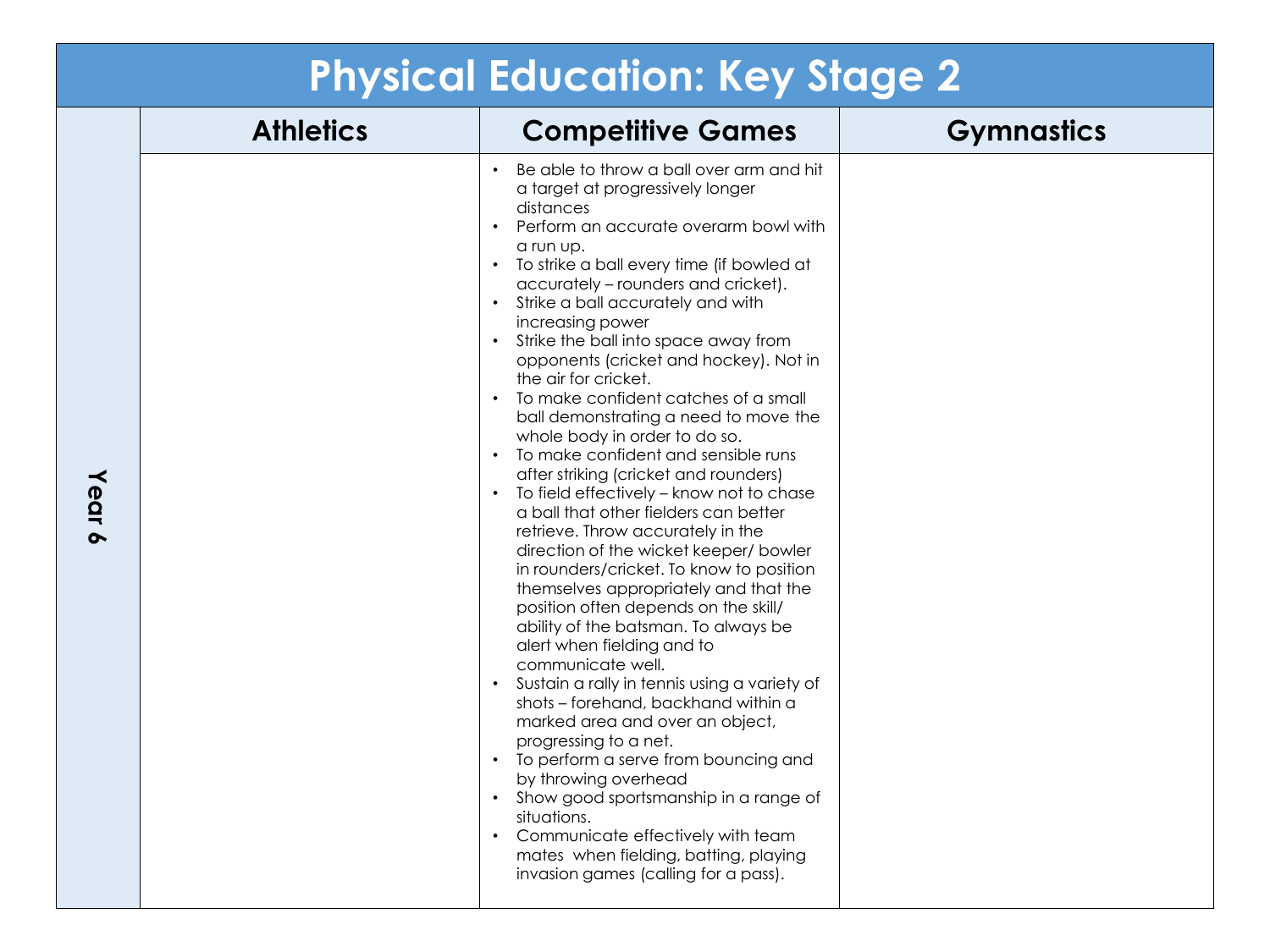| <b>Physical Education: Key Stage 2</b> |                                                                                                                                                                                                                                                                                                                                                                                                                                                                                                                                                                                                                                                                                                                                                      |                                                                                                                                                                                                                                                                                                                                                                                                                                                                                                                                                                                                                                                                                                                                           |                                                                                                                                                                                                                                    |
|----------------------------------------|------------------------------------------------------------------------------------------------------------------------------------------------------------------------------------------------------------------------------------------------------------------------------------------------------------------------------------------------------------------------------------------------------------------------------------------------------------------------------------------------------------------------------------------------------------------------------------------------------------------------------------------------------------------------------------------------------------------------------------------------------|-------------------------------------------------------------------------------------------------------------------------------------------------------------------------------------------------------------------------------------------------------------------------------------------------------------------------------------------------------------------------------------------------------------------------------------------------------------------------------------------------------------------------------------------------------------------------------------------------------------------------------------------------------------------------------------------------------------------------------------------|------------------------------------------------------------------------------------------------------------------------------------------------------------------------------------------------------------------------------------|
|                                        | <b>Dance</b>                                                                                                                                                                                                                                                                                                                                                                                                                                                                                                                                                                                                                                                                                                                                         | <b>Outdoors and</b><br><b>Adventurous Activity</b>                                                                                                                                                                                                                                                                                                                                                                                                                                                                                                                                                                                                                                                                                        | <b>Evaluate</b>                                                                                                                                                                                                                    |
|                                        | Perform dances using a range of<br>movement patterns                                                                                                                                                                                                                                                                                                                                                                                                                                                                                                                                                                                                                                                                                                 | Take part in outdoor and adventurous<br>activity challenges both individually and<br>within a team                                                                                                                                                                                                                                                                                                                                                                                                                                                                                                                                                                                                                                        | Compare their performances with previous<br>ones and demonstrate improvement to<br>achieve their personal best                                                                                                                     |
| ear                                    | Move to the beat in time throughout<br>a performance.<br>Choose own music and style<br>$\bullet$<br>Work with a group to show varied and<br>controlled starting and finishing<br>positions.<br>Make own routine with others,<br>following a theme.<br>Explain exactly how to improve their<br>own and others' performances.<br>Move with fluency, accuracy and<br>$\bullet$<br>control throughout performance.<br>Perform difficult moves showing<br>$\bullet$<br>flexibility, speed and co-ordination.<br>Use and link own moves with others to<br>$\bullet$<br>create a collective sequence.<br>Help others in the group, showing<br>$\bullet$<br>leadership skills.<br>Perform demanding routines<br>$\bullet$<br>accurately and showing fitness. | Show increasing control when<br>performing more advanced survival skills<br>Plan and navigate a variety of<br>orienteering challenges using map<br>reading and compass skills in unfamiliar<br>setting<br>Plan and undertake a journey in the<br>outdoors<br>Participate in the different types of<br>$\bullet$<br>orienteering courses in preparation for<br>competition and participating in the<br>sport of orienteering<br>Work with others to identify potential<br>hazards and devise strategies to ensure<br>that safe working practices are followed<br>Develop communication skills by<br>$\bullet$<br>presenting and expressing ideas,<br>offering constructive support and<br>feedback and discussing solutions to<br>problems | Improve performance after evaluation,<br>using dance vocabulary.<br>Know which sports they are good at and<br>find out how to improve further.<br>Refine performance after evaluation,<br>$\bullet$<br>using gymnastic vocabulary. |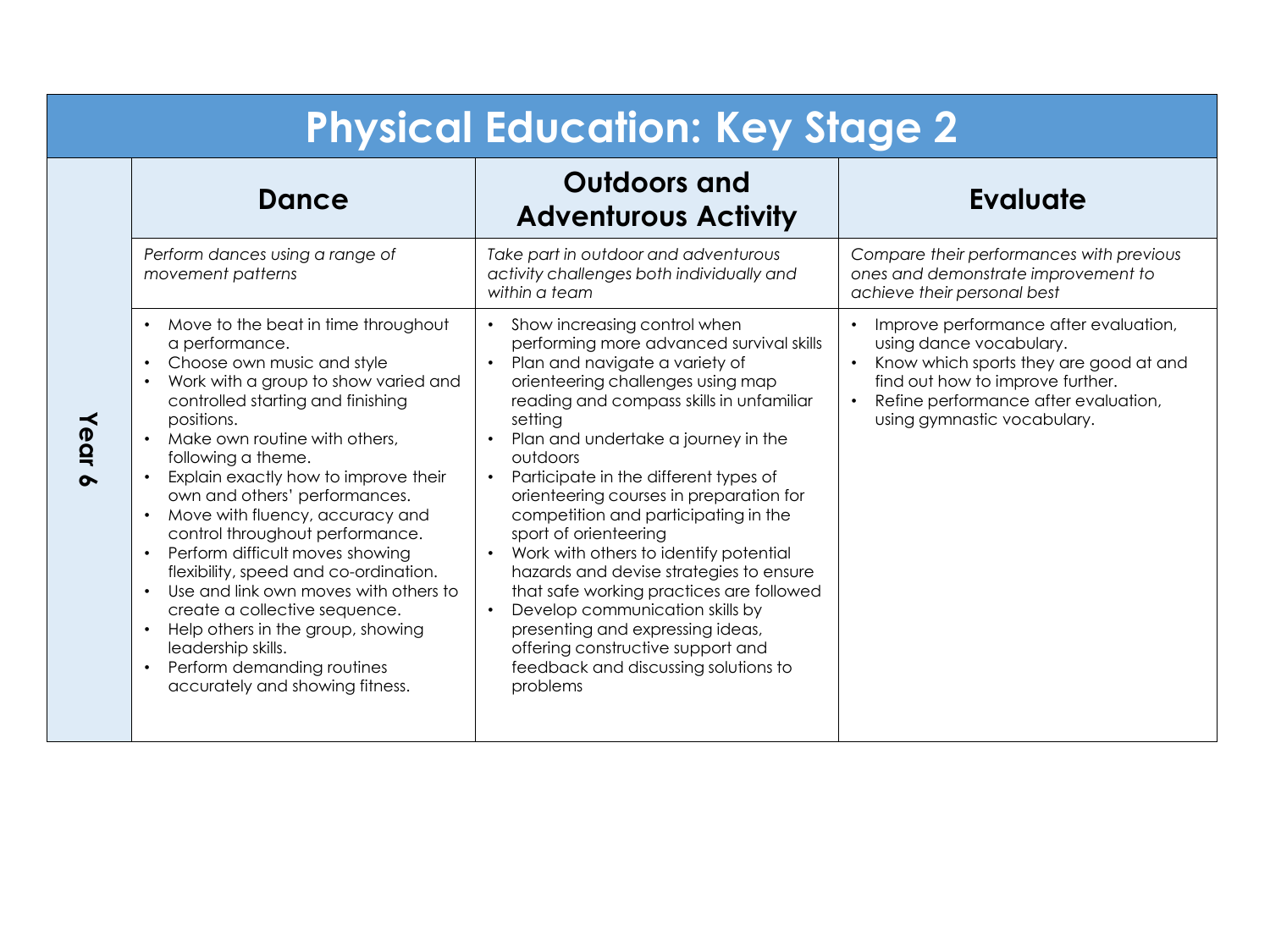| <b>Physical Education: Achieving Personal Best and a</b><br><b>Healthy Lifestyle</b> |                                                                                                                                                                                                                                                                                                                                            |  |  |
|--------------------------------------------------------------------------------------|--------------------------------------------------------------------------------------------------------------------------------------------------------------------------------------------------------------------------------------------------------------------------------------------------------------------------------------------|--|--|
| $\prec$<br>ear                                                                       | 1. Set themselves a target in PE (e.g. to run a certain distance faster, to throw further) with support<br>2. To achieve their target in PE<br>3. To name their main body parts<br>4. To know what it means to be active<br>5. To be able to name 3 healthy and 3 unhealthy foods                                                          |  |  |
| $\prec$<br>$\boldsymbol{\Phi}$<br>$\overline{\mathbf{Q}}$<br>$\overline{\mathbf{v}}$ | 1. Set themselves a target in PE (throw further, run faster, jump higher)<br>2. To achieve their target and explain how they did it<br>3. To name the parts of their body they use in different areas of PE<br>4. To explain what being active means<br>5. To know what a balanced diet is                                                 |  |  |
| $\prec$<br>ear<br>ω                                                                  | 1. To identify an area of PE that they need to improve in<br>2. To show that they have improved in this area (timed event/jump distance/throw length)<br>3. To name at least 3 muscles<br>4. To explain what could happen to them if they're not active and healthy<br>5. To know they need to keep hydrated and know what this word means |  |  |
| Year                                                                                 | 1. Set themselves a target in PE (throw further, run faster, jump higher) and measure their success<br>2. To explain how they achieved their target<br>3. To explain how their body changes during PE<br>4. To explain the benefits of being healthy and active<br>5. To identify the main food groups and which are good for them         |  |  |